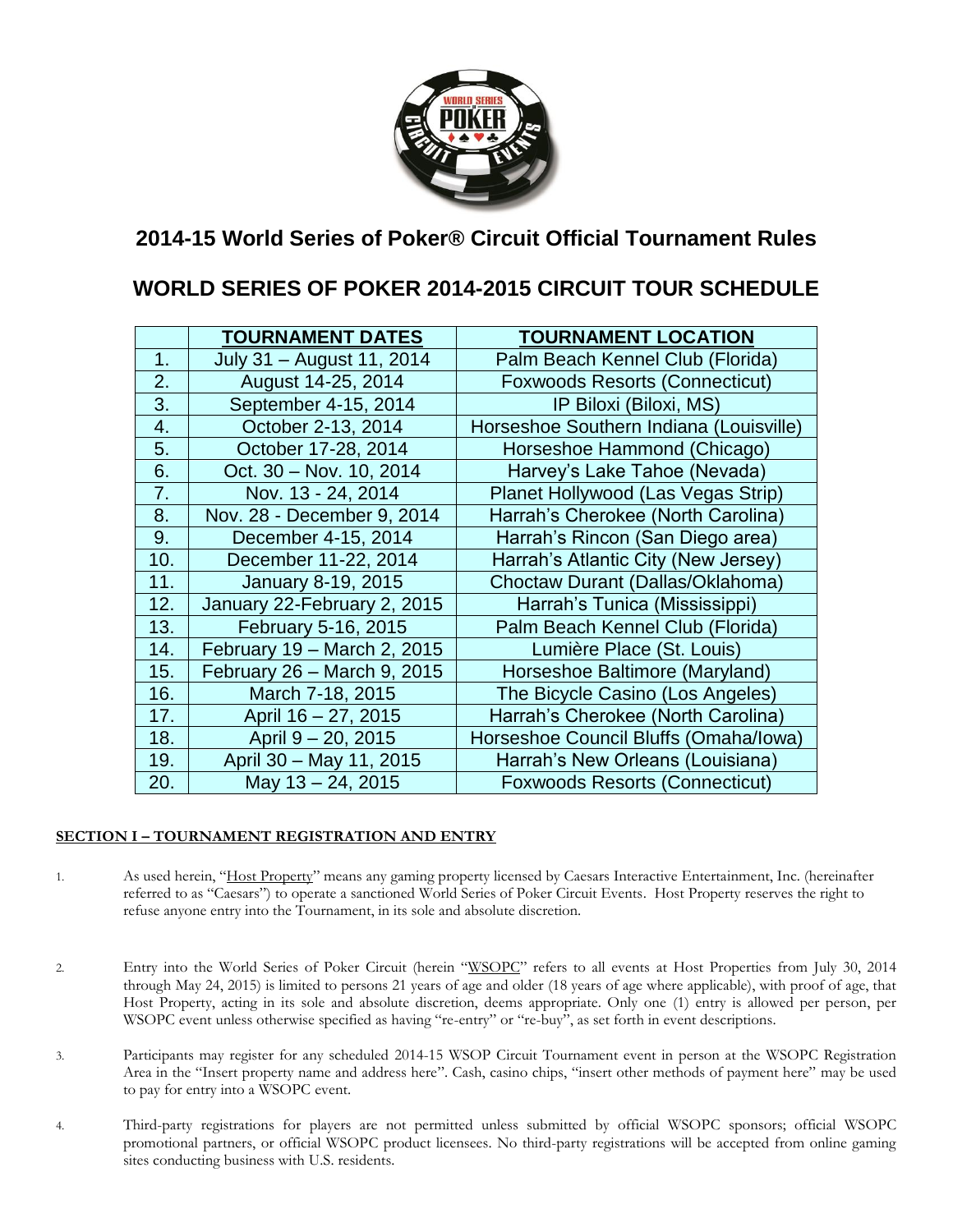- 5. The Host Property may limit the number of entries into any WSOPC event and may award entries into any event through any means it deems appropriate. The Host Property intends to award a limited number of entries through satellite Tournaments, third-party marketing arrangements and or other promotional activities in its sole and absolute discretion. The Host Property will add the required entry fee(s) to the prize pool.
- 6. Participants are responsible for payment of any and all taxes, licenses, registrations and other fees associated with Tournament registration.
- 7. Participants must show their current valid picture identification (driver's license, state or military identification card) acceptable to the Host Property at Registration and Will Call. If a participant is not a U.S. citizen, a current passport, consular identification or alien registration card is required.
- 8. Players are required to obtain a Total Reward's Card (Caesars properties only) prior to registering for any WSOPC Tournament or Satellite event. Total Rewards Cards are available without payment of any kind at the Total Rewards Center at the Host Property.
- 9. Participants are responsible for checking their Tournament entry receipts before they leave the registration window. All changes must be made before the start of any event.
- 10. Registration is open until the end of the sixth level for all events except for the \$1,675 No-Limit Hold'em Championship, which will be open until the start of level 13. If there is a player break at the end of the registration period, registration will remain open until the Tournament resumes play.
- 11. Re-Entry is allowed for any player who has been eliminated during the first multi-flight No-Limit Hold'em event and of the \$1,675 Main Event Championship. Re-Entry for the first multi-flight No-Limit Hold'em event is unlimited. Re-Entry for the \$1,675 Main Event is limited to one re-entry that can be used in any flight or up until the end of the registration period. Players may re-enter these events by registering at the WSOPC Registration area. Players must have zero (0) chips remaining to reenter, or be subject to disqualification. At the end of the day in a multi flight re-entry event, players will be given the option to forfeit their current stack and re-enter. Players must pay the required buy-in and entry fee to re-enter, and they will receive a full starting stack.
- 12. Late registrants for any event will be subject to the following rules in addition to all other rules. A late registrant is defined as a Participant that registers for an event after the Tournament has officially started. Any Participant registering after the Tournament has officially started will either begin play at the start of the subsequent level or be randomly seated at tables where Participants have already been eliminated. All late registrants will start the Tournament with a full chip stack. In games with blinds, Participants may enter without penalty. In games with only antes, the Participant must ante at their first opportunity.
- 13. Any player registering for multiple events and who make Day Two, subsequent days or the final table of a particular event, may transfer his or her buy-in for the subsequent event to another event, or may also receive a refund, upon request, provided that the transfer or refund is approved and initiated prior to the beginning of the event from which a transfer or refund is being requested.
- 14. No Show Policy: Any player who has not taken a hand by the start of the third level will be considered a "no show." These players will have their chips removed from play and will not be eligible to participate in that event. The buy-ins for "no shows" will be removed from the prize pool and placed on safekeeping in that player's name at the Main WSOPC Registration cage after the second level of play. This rule does not apply to Shootout or Heads-Up events. Players who "no-show" in Shootout or Heads-Up events will be blinded off.
- 15. Employees participating in WSOPC events:

A) Employees of Caesars Entertainment and its affiliates, Caesars Interactive Entertainment, Contractors or Vendors hired for the operation of the WSOPC, WSOPC Staff, or any person that is involved in the management of WSOPC and immediate family members of such employees are not eligible to participate in WSOPC Ring Events unless approved in advance by Caesars Interactive Entertainment, but shall be permitted to participate in Cash Games, Daily Tournaments, certain Satellite Events or Employee Events.

B) Employees of ESPN, ABC Sports, or any company of The Walt Disney Company, and immediate family members of such employees, are not eligible to participate in any WSOP Events.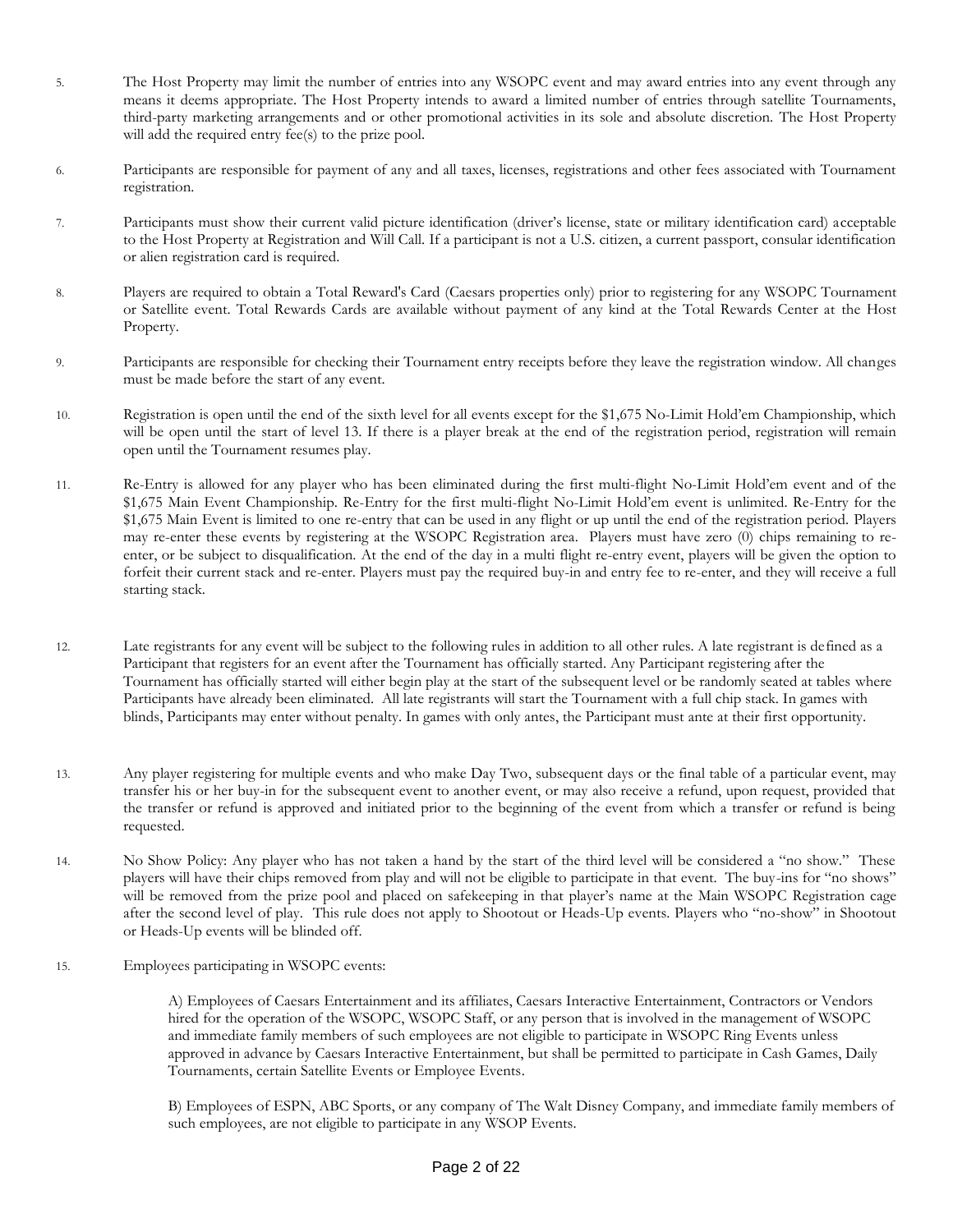C) Immediate Family is defined as: spouse, children and any relative or other person residing in the employee's place of residence.

D) Immediate family members of Caesars Entertainment employees and its affiliates who are not involved with the operation or management of WSOPC and meet the guidelines of Caesars Entertainment's Employee Gambling Policy shall be permitted to participate in all WSOPC events including: Ring Events, Daily Tournaments, Satellite Events, and Cash Games.

E) Employees should refer to their Employee Handbook and request permission from their respective department supervisor prior to participating in any WSOPC event.

- 16. Individuals who are excluded from casino facilities, either through a government program or by their own request, are not eligible.
- 17. Each participant must certify their own eligibility.
- 18. No teams, substitutes, transfers or assisted play will be permitted. The Host Property reserves the right to accommodate players based on special needs.
- 19. Cancellations or voids must be completed prior to the start of a particular event
- 20. By registering to participate in the WSOPC, such persons and/or entities agree to comply with all rules contained herein.
- 21. The ability to register as described in these rules is void where prohibited or in any way restricted by law.
- 22. Entries will be retained for record-keeping purposes in accordance with local legal requirements.
- 23. Player acknowledges that the WSOPC may be recorded and published in and through various mediums and media and that such publication shall include, but shall not be limited to, publication of a players "hole cards" and other elements of strategic information. When and immediately upon request of the Host Property personnel, WSOPC Participants shall be required to display hole cards. Any Participant who delays or refuses to display said hole cards or otherwise interferes with said request shall be subject to penalties in accordance with Rules 39, 106, and 107.

#### **SECTION II – TOURNAMENT SCHEDULING**

- 24. WSOPC Tournament times are approximate. The Host Property reserves the right to change WSOPC Tournament times in its sole and absolute discretion.
- 25. The Host Property may cancel, modify, relocate or reschedule the WSOPC or any individual event within the WSOPC for any reason with prior notification to the appropriate gaming regulators, to the extent such is required.
- 26. The Host Property is not responsible for electronic transmission errors or delays resulting in omission, interruption, deletion, defect, delay in operations or transmission, theft or destruction or unauthorized access to or alterations of entry materials, or for technical, hardware, software, or telephone failures of any kind, lost or unavailable connections, fraud, incomplete, garbled, or delayed computer transmissions, whether caused by the Host Property, users, or by any of the equipment or programming associated with or utilized in the promotion or by any technical or human error that may occur in the processing of submissions, any of which may limit, restrict, or prevent a participant's ability to participate in the Tournament.
- 27. The Host Property is not responsible for injuries or losses arising or resulting from participation in the WSOPC and is not liable for any acts or omissions by employees, whether negligent or willful, in the conduct of the WSOPC, and is not liable in the event of any equipment or software malfunction. This includes, but is not limited to, any loss of any Tournament chips players leave at playing tables during Tournament play, except during authorized breaks.
- 28. If for any reason the Tournament is not capable of running as planned, including infection by computer virus, bugs, tampering, unauthorized intervention, fraud, technical failures, or any other causes within or beyond the control of the Host Property that corrupt or affect the administration, security, fairness, integrity or proper conduct of this Tournament, the Host Property reserves the right at its sole discretion to cancel, terminate, modify or suspend the Tournament.

#### **SECTION III – PRIZING AND SEATING**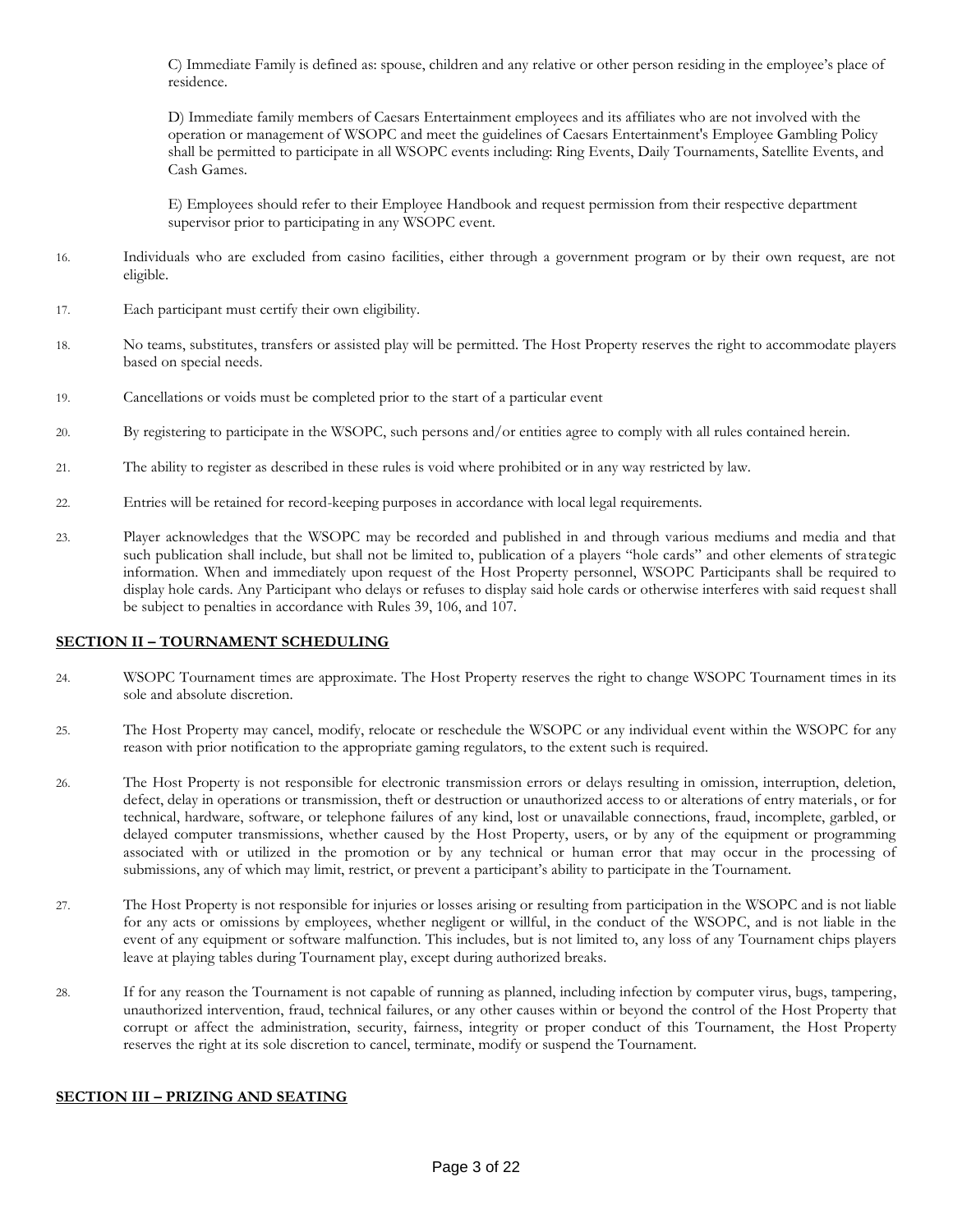- 29. Prizes and entries are non-transferable. Prize structures depend on the number of entrants and type of event.
- 30. All prizes will be paid out in accordance with Exhibit A, which is attached hereto.
- 31. Winners are responsible for payment of any and all taxes, licenses, registrations and other fees associated with Tournament prizes.
- 32. Winners must show their current valid picture identification (driver's license, state or military identification card) acceptable to the Host Property in order to collect prizes. If a participant is not a U.S. citizen, a current passport, consular identification or alien registration card is required.
- 33. Entrants will be assigned to a table and seat through a random computer selection.
- 34. A random seating draw for an event will be determined based on expected participation. Tournament management reserves the right to allow additional table seating beyond expected capacity. In the event tables are added to a Tournament beyond the anticipated random draw, those players assigned to the additional tables will be the first to break.
- 35. If the participant is not present at the start of the Tournament, all forced antes and blind bets will be removed from an absent player's stack accordingly. After five minutes has elapsed, If there is only one player present at the table, the button will advance one position every two minutes, and the player will be awarded the small blind and the big blind. In heads-up only events, the button will advance one position every minute, and the player will be awarded his or her opponents blind (big or small). In events that begin with antes such as Seven Card Stud, player will receive one round of antes after one minute has elapsed for each sold seat at the table. In events with both blinds and antes such as Deuce-to-Seven No-Limit Draw, player will receive one round of blinds and antes after one minute has elapsed for each sold seat at the table. For example, if there are six seats sold at the table, player will be awarded a total of six antes and the big and small blind every six minutes. This process will continue until a second player begins playing at the table. If a player shows up and still has chips remaining, he or she may play his or her chips.
- 36. The Host Property reserves the right to cancel, change or modify the WSOPC at any time, for any reason, subject to all applicable regulatory approval, provided that such modification shall not, as of the date of such modification, materially alter or change any participant's prize already awarded.
- 37. Non-value Tournament chips are used for the Tournament and are the exclusive property of the host venue and may not be removed from the Tournament area or the assigned event. Participants found to be transferring chips from one event to another or from one participant to another, or removing chips from play for any other reason, including but not limited to, taking tournament chips as souvenirs, will be subject to penalty in strict accordance with Rules 39, 106, and 107.
- 38. WSOPC Buy-In Chips are no cash value chips won by a Player in a Satellite Tournament conducted at the Host Property which may only be applied toward tournament buy-ins equal to or greater than the minimum amount of the chip All WSOPC Buy-In Chips will expire on the last day of the Host Property event and will not be accepted at any future WSOPC event or any other event at Host Property or any of its affiliates.

#### **SECTION IV – PLAYER CONDUCT AND TOURNAMENT INTEGRITY**

39.

- A. The competitive integrity of all Tournament play at the World Series of Poker Circuit is paramount. All participants must adhere to the spirit and letter of the Official Rules of the WSOPC which forbid play or any action that is illegal, unethical or constitutes cheating or collusion in any form.
	- i. Cheating is defined as any act a person engages in to break the established rules of play to gain an advantage.
	- ii. Cheating includes, but is not limited to, acts such as: collusion; chip stealing; transferring non-value Tournament chips from one event to another; card marking; card substitution; or the use of any kind of cheating device.
	- iii. Collusion is defined as any agreement amongst two (2) or more Participants to engage in illegal or unethical acts against other Participants.
	- iv. Chip dumping is defined as any agreement amongst two (2) or more Participants for one or more of the Participants to bet chips with the intent of increasing another Participant's stack.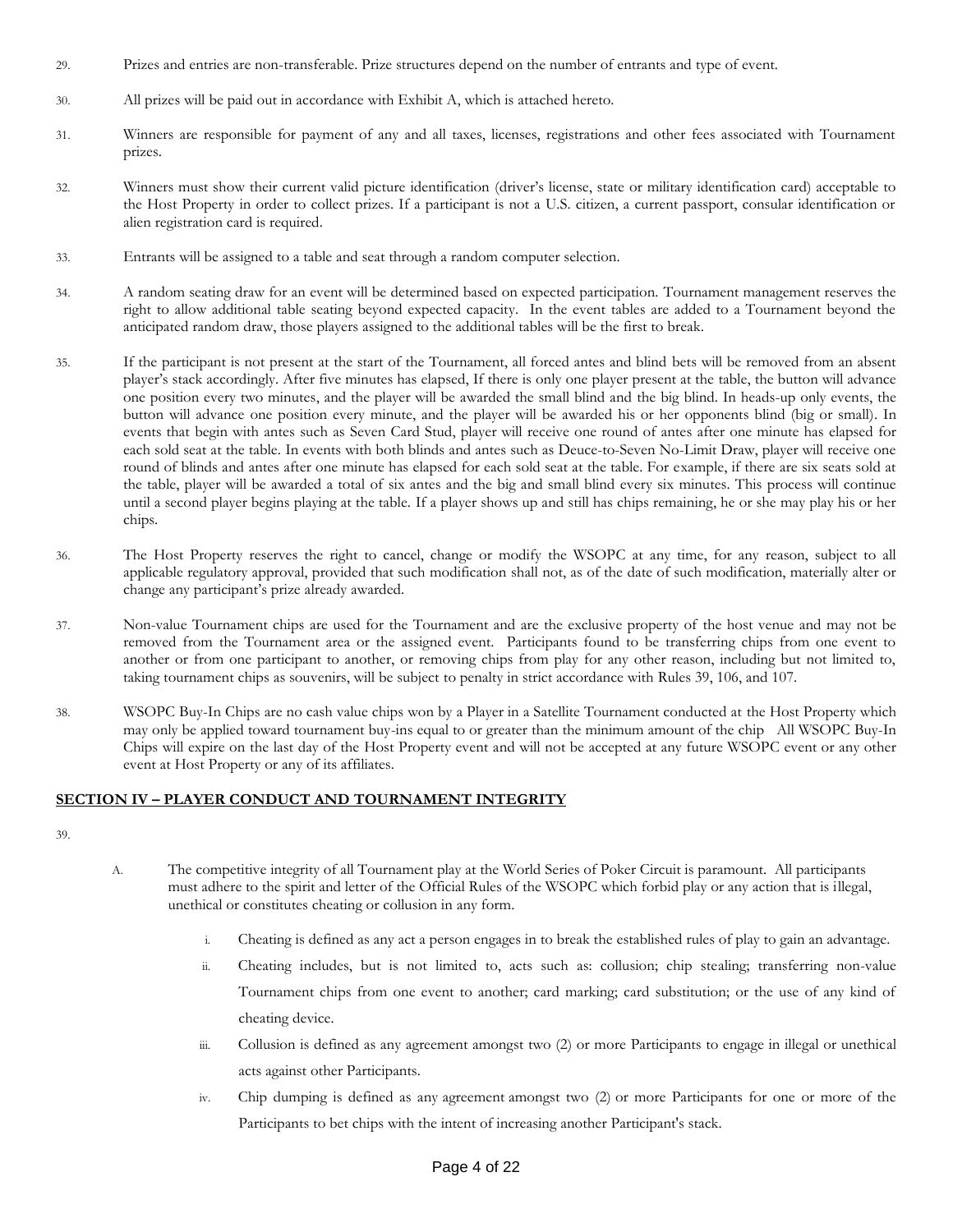- Soft play is defined as any agreement amongst two (2) or more Participants to not bet or raise each other in order to minimize the number of chips lost by those Participants participating in the agreement.
- vi. Collusion includes, but is not limited to, acts such as: chip dumping; soft play; sharing card information with another Participant; sending or receiving signals from or to another Participant; the use of electronic communication with the intent to facilitate collusion; and any other act that the Host Property deem inappropriate.
- B. All participants are entitled to expect civility and courtesy from one another at every Tournament table and throughout the Tournament area. Any individual who encounters behavior that is not civil or courteous -- or is abusive in any way - is encouraged to immediately contact a Tournament official. This shall include, but is not limited to, any player whose personal hygiene has become disruptive to the other players seated at their table. The determination as to whether an individual's personal hygiene is disruptive to other players shall be determined by the Tournament Staff which may, in its discretion, implement sanctions upon any such player who refuses to remedy the situation in a manner satisfactory to the Host Property. Participants who violate this rule are subject to penalty in accordance with Rules 39, 40, 41, 99, 106 and/or 107.
- C. The Host Property will penalize any act that, in the sole and absolute discretion of the Host Property, is inconsistent with the official rules or bests interests of the Tournament.
- D. Anyone found to have engaged in or attempted to engage in any act that Tournament officials believe in their sole and absolute discretion compromises or could compromise the competitive integrity of the WSOPC will be subject to sanctions imposed by the Host Property. The nature and extent of the sanctions imposed shall be in the sole and absolute discretion of the Host Property and may include, but shall not be limited to the following:
	- FORFEITURE OF CHIPS
	- FORFEITURE OF PRIZE MONEY
	- EJECTION FROM THE TOURNAMENT
	- LOSS OF PRIVILEGE TO PARTICIPATE IN FUTURE WSOP EVENTS
	- EXCLUSION FROM ENTERING THE PREMISES OF ALL DESIGNATED AFFILIATES OF THE HOST PROPERTY.
- E. Any and all violations of this Code of Player Conduct may be publicly disclosed in an effort to deter future violations and to assist other poker Tournaments in identifying players who engage in play or any action that is illegal, unethical, or constitutes cheating or collusion in any form.
- 40. In addition to that authorized in Rule 39, the Host Property may impose penalties of any kind or nature upon any person who gives, makes, issues, authorizes or endorses any statement or action having, or designed to have, an effect prejudicial or detrimental to the best interest of the Tournament as determined by the Host Property, acting in its sole and absolute discretion. This may include, but shall not be limited to, expulsion from the event and property, forfeiture of a player's entry fee(s) and/or loss of the right to participate in this and/or any other Tournament conducted by the Host Property. Additionally, the Host Property may in its sole and absolute discretion impose penalties of any kind or nature upon any person who, in the Host Property's view engages in inappropriate conduct during Tournament play.
- 41. The Host Property, in its sole and absolute discretion, may also disqualify any person from receiving any prize based upon fraud, dishonesty, violation of promotional rules or other misconduct while on the property, for acts otherwise occurring in relation to the World Series of Poker Circuit, or as otherwise reasonable or necessary for the Host Property to comply with applicable statutes and regulations. The Host Property also reserves the right to exclude any individual(s) acting in a disruptive or inappropriate manner or counter to the best interests of the Tournament.
- 42. Any attempt by any person to deliberately damage, corrupt or undermine the operation of the WSOPC Tournament may be a violation of criminal and civil laws. Should such an attempt be made, the Host Property reserves the right to seek damages from any such person to the fullest extent of the law.
- 43. All decisions regarding the interpretation of World Series of Poker Circuit Rules, player eligibility, scheduling and staging of the Tournament, and penalties for misconduct lie solely with the Host Property, whose decisions are final.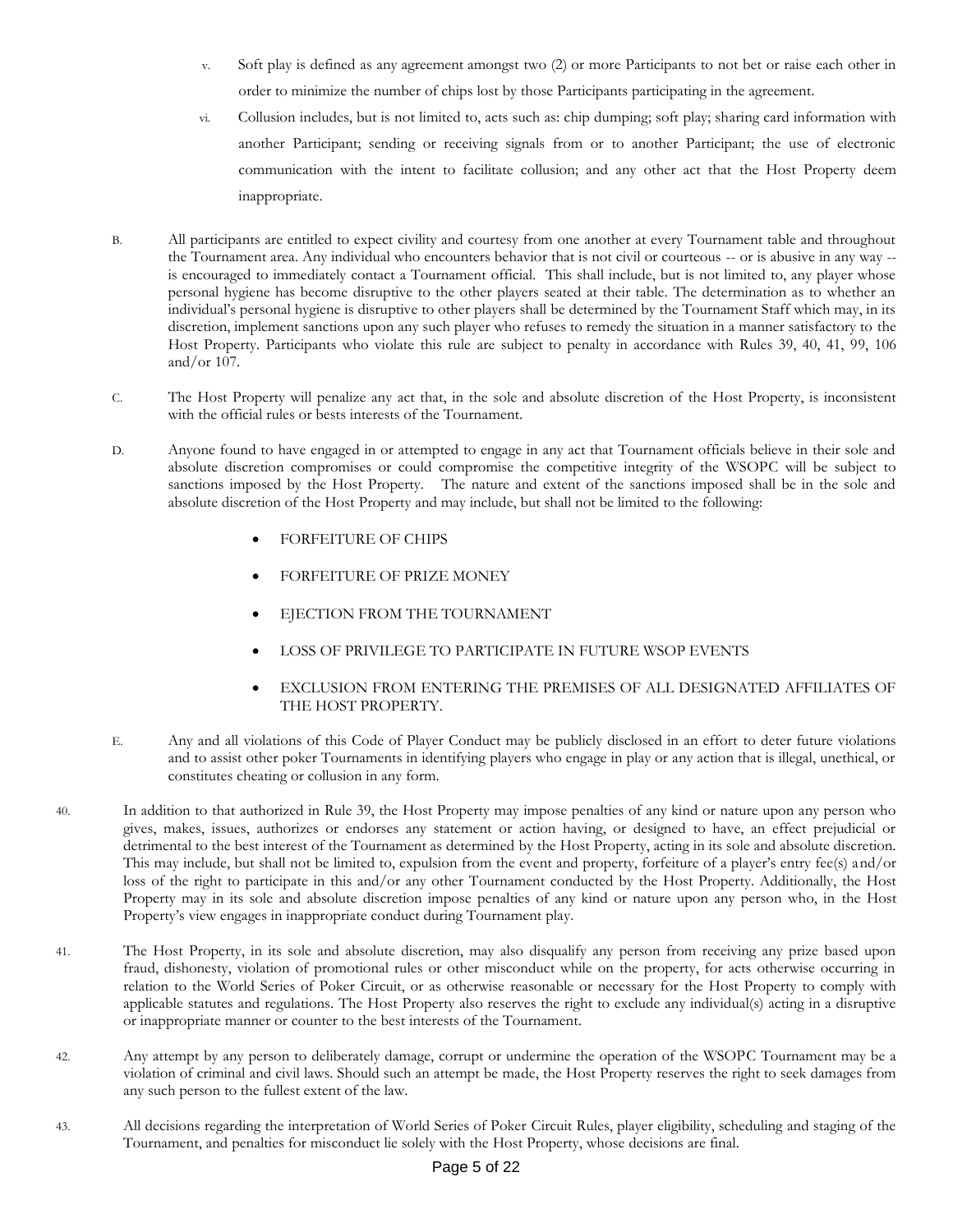- 44. The Host Property employees will use reasonable efforts to consider the best interests of the Tournament and fairness as the top priority in the decision-making process, with the understanding that "best interests of the Tournament and fairness" shall be determined by the Host Property, acting in its sole and absolute discretion. Unusual circumstances can, on occasion, dictate that the technical interpretation of the rules be balanced against the interest of fairness. The Host Property decisions are final and cannot be appealed and shall not give rise to any claim for monetary damages, as each participant understands that, while poker is primarily and largely a game of skill, the outcome of any particular hand or event is dependent on many factors, including but not limited to the cards dealt, the cards retained and the actions of other participants.
- 45. The Host Property prohibits the use of obscene or foul language in any public area of the casino at any time. Any player who uses such language or makes a foul, profane, obscene or vulgar statement, or speaks abusively or in an intimidating manner to another player, a dealer or a Tournament staff member, will be penalized. These penalties will be levied based on Rules 39, 106 and 107.
- 46. Any Participant who taunts another Participant through theatrics or gestures or engages in any form of inappropriate behavior intended to disrupt other players in the tournament will be subject to penalty in accordance with Rules 39, 106, and 107.
- 47. Player or staff abuse will not be tolerated. A player will incur a penalty up to and including disqualification for any abuse towards another player or staff member, and the player could be asked to leave the property. Repeated etiquette violations such as touching another player's cards or chips, delay of game and excessive chatter will result in penalties.
- 48. The WSOPC is subject to all applicable federal, state, and local laws and regulations, including gaming, and all aspects of the WSOPC are subject to the approval of appropriate regulatory authorities.
- 49. Tournament Rules and any and all changes in the rules and event descriptions for the WSOPC events occurring from July 30, 2014, through May 24, 2015 will be available at the Tournament facilities at the Host Property as well as for download on the internet on the right-hand side of the WSOP Circuit portal page at [www.wsop.com/circuit.](http://www.wsop.com/circuit)
- 50. Where a situation arises that is not covered by these rules, the Host Property shall have the sole authority to render a judgment, including the imposition of a penalty, in accordance with the best interests of the Tournament and the maintenance of its integrity and public confidence.

#### **SECTION V – PLAYER LIKENESS AND IMAGE**

- 51. Prior to entering and playing in the Tournament, each participant must execute a Player Release Form. Failure to do so may, at the option of the Host Property acting in its sole and absolute discretion, subject the player to immediate disqualification at any point in the Tournament. If the player is disqualified he or she shall forfeit all entry fees paid and not be entitled to receive any Tournament prize monies or any other prize.
- 52. For all tournaments taped for television, participants may wear apparel with multiple logos, patches or promotional language. The Host Property reserves the right at all times to impose a ban on any apparel deemed objectionable by the Host Property, in its sole and absolute discretion.
- 53. The following are deemed acceptable sizes and placements for events taped for television.
	- Primary Garment. No single company name, brand, or affiliated and similar name or brand is to be represented more than once on any individual article of clothing.

i. Front and Back. One placement on each side is acceptable. No individual logo, patch or block of promotional language is to be larger than 12 square inches.

ii. Sleeves and Shoulder. One placement on each side is acceptable. No individual logo, patch or block of promotional language is to be larger than 9 square inches.

C. Hats may be worn at tables intended for television taping but may not display any logo or promotional language, except for those logoed items sold to the general public through traditional commercial retail outlets.Temporary tattoos, adhesive strips for the skin, and "band-aids" with logos or promotional language are not permitted at any time.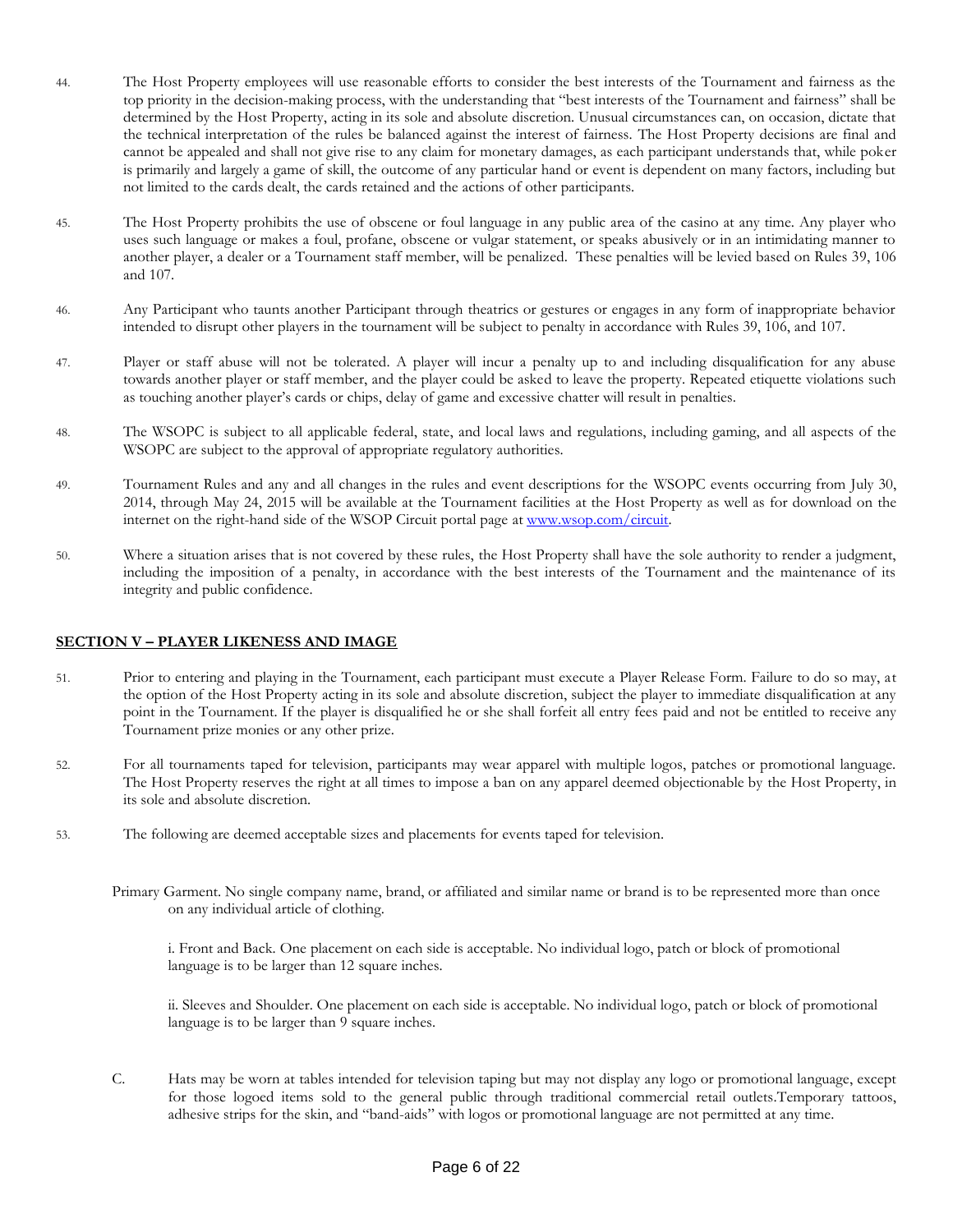- i. At the start of each television taping day, no more than three (3) players at the Final Table and all other tables featured for television coverage – will be allowed to wear apparel with logos, patches or promotional language from the same entity.
- ii. Should there be more than three (3) players representing the same entity at the start of a televised Final or feature table – and those players cannot agree which player will remove or cover their logos for the common entity – a WSOPC official will draw high-card prior to the start of play to determine which players will be allowed to wear the logos of the common entity. After the draw of the high-card, the affected player(s) must either cover the relevant logo(s) or change their apparel.
- iii. Under no circumstances may players seated at televised Final or Feature add logos, patches or promotional language to their apparel after the beginning of that day's session of play.
- D. Under no circumstances will the Host Property permit any Participant to wear any logo, slogan or promotional language of any organization (or any parent, affiliate or subsidiary of any organization) that the Host Property, acting in its sole discretion, determines:
	- iv. Contains any false, unsubstantiated, or unwarranted claims for any product or service, or make any testimonials that the Host Property, in its sole and absolute discretion, considers unethical;
	- v. Advertises any non-prescription or non "over the counter" drug, tobacco product, handgun or handgun ammunition;
	- vi. Contains any material constituting or relating to a lottery, a contest of any kind in which the public is unfairly treated or any enterprise, service or product that abets, assists or promotes illegal gambling;
	- vii. Contains any material that is defamatory, obscene, profane, vulgar, repulsive or offensive, either in theme or in treatment or that describes or depicts repellently any internal bodily functions or symptomatic results of internal conditions, or refers to matters that are not considered socially acceptable topics;
	- viii. Advertises any pornographic products;
	- ix. Includes any element of intellectual property without the owner's consent to such use or that may give rise to any claim of infringement, misappropriation, or other form of unfair competition;
	- x. Disparages or libels any person or product;
	- xi. Is engaged in (or is alleged to have been engaged in) conduct that the Host Property deems inappropriate, or which the Host Property determines could or does negatively impact the business or privileged license of the Host Property, its parent or any of its affiliates.
	- xii. Are or might be injurious or prejudicial to the interests of the WSOPC or the Host Property or is otherwise contrary to honest advertising and reputable business in general. This includes but is not limited to the name or logo of any person or entity that uses or has used the trademarks, trade names or logos of the Host Property or its affiliated companies without written authorization from an authorized officer of the Host Property;
- D. The Host Property reserves the right at all times to impose a ban on any apparel deemed objectionable by the Host Property, in its sole and absolute discretion.
- E. The WSOPC reserves the right to refuse entry or continued participation in an event to any player who does not comply with the aforementioned apparel rules
- 54. Players may not cover or conceal their facial identity. Tournament officials must be able to distinguish the identity of each player at all times and may instruct players to remove any material that inhibits their identification or is a distraction to other players or tournament officials. Players may wear sunglasses and sweat shirts with hoods, but may be asked to remove them if they cannot be identified by tournament officials.

#### **SECTION VI – POKER RULES**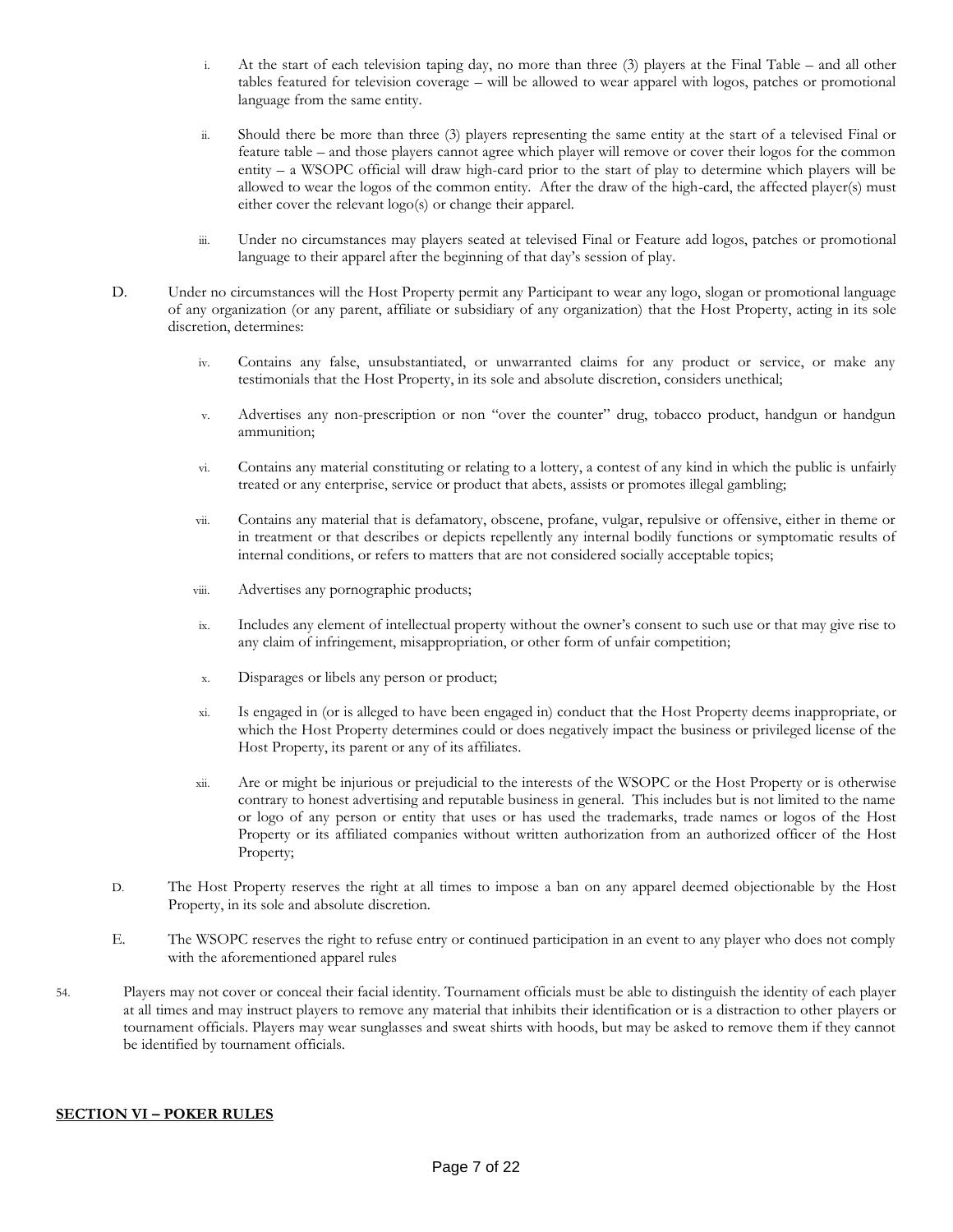- 54. Floor People: The Tournament Director, Managers, and Supervisors are to consider the best interest of the game and fairness as the top priority in the decision-making process. Unusual circumstances can on occasion dictate that decisions in the interest of fairness take priority over the technical rules. The Tournament Director ("TD") reserves the right to overrule any floor decision.
- 55. The Host Property reserves the right to cancel or alter any event at its sole discretion in the best interest of the casino or its participants.
- 56. Official Language: The English-only rule will be enforced at all WSOPC tables during Tournament play. Participants who violate this rule are subject to penalty in accordance with Rules 39, 106 and 107.
- 57. Official Terminology of Tournament Poker: Official terms are simple, unmistakable, time-honored declarations like: bet, call, fold, check, all-in, pot (in pot-limit only), and complete. Regional terms may also meet this standard. The use of non-standard language is at participant's risk because it may result in a ruling other than what the participant intended. It is the responsibility of participants to make their intentions clear. See Rules 58 and 91.
- 58. Non-Standard and Unclear Betting: participants use unofficial betting terms and gestures at their own risk. These may be interpreted to mean other than what the participant intended. Also, whenever the size of a declared bet can reasonably have multiple meanings, it will be ruled as the lesser value. For example, "I bet five." If it is unclear whether "five" means 500 or 5,000, the bet stands as 500.
- 59. Conditional statements regarding future action are non-standard and strongly discouraged; they may be binding and/or subject to penalty at Tournament Director's discretion in accordance with Rules 39, 106 and 107. Example: "if – then" statements such as "If you bet, then I will raise."
- 60. Count of Opponent's Chip Stack: Players are entitled to a reasonable estimation of opponents' chip stacks. Players may only request a more precise count if facing an all-in bet. The all-in player is not required to count; if he opts not to, the dealer or floor will count it. Accepted action applies.
- 61. Communication: All cell phones and other voice-enabled and "ringing" electronic devices must be turned off during Tournament play. Participants not involved in a hand (cards in muck) shall be permitted to text/email at the table, but shall not be permitted to text/email any other participant at the table. If Rio, acting in its sole and absolute discretion, believes a participant is communicating with another participant at the table, both parties will be immediately disqualified from the Tournament and face imposition of additional penalties as described in Rule 39. All participants desiring to talk on a cell phone must be at least one table length away from their assigned table during all said communication. Those individuals who talk on a cell phone not at least one table length away from their assigned table shall be subject to a penalty to be determined by Tournament Staff. Participants at Televised Final and Feature tables must leave the tournament area to text, email or talk on a cell phone. No cell phones or other electronic communication device can be placed on a poker table.
- 62. Approved Electronic Devices: participants are allowed to use as approved electronic devices iPods, MP3 players and other music player or noise-reduction headsets during Tournament play until they have reached the money in any Tournament, so long as the approved electronic devices are not used to collude or cheat in any way. Once participants are in the money in any Tournament, all approved electronic devices must be removed. An announcement will be made to participants once they have reached the money to remove all such electronic devices. Failure to do so will results in penalties up to and including disqualification, in accordance with Rules 39, 106 and 107.
- 63. Random Correct Seating: Tournament and Satellite seats will be randomly assigned. A participant who started the Tournament in the wrong seat with the correct chip stack amount will be moved to the correct seat and will take their current total chip stack with them. Participants who start the Tournament in the wrong seat in a shootout or heads-up event will be handled on a case by case basis. Tournament staff reserves the right to relocate participants from their assigned seat to accommodate participants based on special needs, and to balance tables at the start of the Tournament.
- 64. Breaking Order: The breaking order for an event will be posted at the close of registration for that event. The table to which a participant is moved will be specified by a predetermined procedure. Participants going from a broken table to fill in seats assume the rights and responsibilities of the position. They can get the big blind, the small blind or the button. The only place they cannot get a hand is between the small blind and the button. Rio reserves the right to alter the breaking order due to unusual circumstances.
- 65. Balancing Tables: In full-table events, play will halt on a table 3 or more players short of the table with the most players. Play will halt on other game formats (ex: 6-handed and turbos) at TDs discretion. Not halting play is not a cause for a misdeal and TDs may elect not to halt play at their discretion. In fields greater than 20 tables, participants will be moved from the next numerical table at full capacity to the short table. Once a Tournament is below 20 tables, participants will be moved from the next table in the breaking order that is at full capacity to the short table. Participants moving from a full table to a short table assume the same rights and responsibilities of the position as outlined in Rule 64.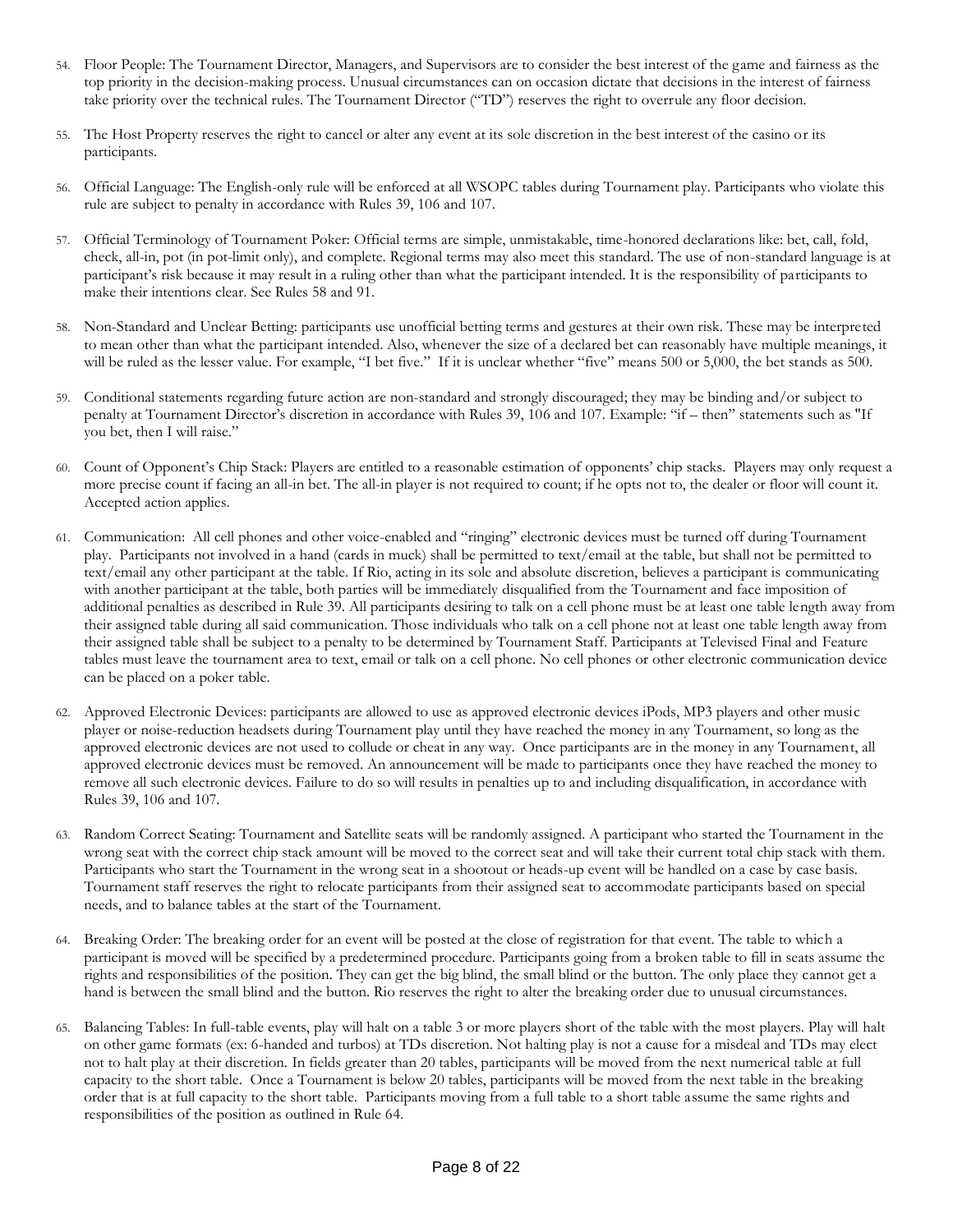- A. In flop and mixed events when balancing tables, the participant who will be the big blind next will be moved from the big blind to the worst position, including taking a single big blind. Worst position is never the small blind. In stud only events, participants will be moved by position (the last seat to open up at the short table is the seat to be filled).
- B. In mixed events (example: HORSE), when the game shifts from hold'em to stud, after the last hold'em hand the button is moved exactly to the position it would be if the next hand was hold'em and then frozen there during the stud round. The participant moved during stud is the participant who would be the big blind if the game was hold'em for that hand. When hold'em resumes the button for the first hand will be at the position where it was frozen.
- C. When the Tournament reaches 12 tables or when manageable as deemed appropriate by the tournament staff, the remaining tables will be balanced within one participant until the final table is reached. There will be a re-draw for seat assignments when play reaches three tables, again at two tables, and for the final table seat assignments for events that have 100 or more participants. For events with less than 100 participants but more than 50, there will be a re-draw at two tables and again for final table seat assignments.
- 66. Number of Participants at Final Table: Final tables will have the number of players at a full table for the event, plus one more player. (ex: 9-handed events seat 10 at the final table, 8-handed stud seats 9, 6-handed seats 7, etc.). No final table should seat more than 10. This rule does not apply to heads-up events.
- 67. Declarations: Cards speak to determine the winner. Verbal declarations of hand value are not binding at showdown. However, deliberately miscalling a hand may be penalized. Any player, in the hand or not, should speak up if he or she thinks a mistake is being made in the reading of hands. However at Rio's discretion, any participant deliberately miscalling his or her hand will be subject to penalty in accordance with Rules 39, 106 and 107.
- 68. Face up for All-Ins: All cards will be turned face up once a participant is all in and all betting action for the hand is complete. If a participant accidentally folds/mucks their hand before cards are turned up, the Tournament Staff reserves the right to retrieve the folded/mucked cards if the cards are clearly identifiable.
- 69. Killing Winning Hand: A dealer cannot kill a winning hand that was tabled and was obviously the winning hand. A tabled hand is defined as a hand that a participant places on the table such that the dealer and all participants at the table can read. Participants are encouraged to assist in reading tabled hands if it appears that an error is about to be made.
- 70. Showdown: In a non-all-in showdown, if cards are not spontaneously tabled, the Floor People may enforce an order of show. The last aggressive player on the final betting round (final street) must table first. If there was no bet on the final street, then the player who would be first to act in a betting round must table first (i.e. first seat left of the button in flop games, high hand showing in stud, low hand showing in razz, etc.) Players not still in possession of their cards at showdown, or who have mucked face down without tabling their cards, lose any rights or privileges they may have to ask to see any hand. The winning hand must be shown to claim the pot. If a participant refuses to show their hand and intentionally mucks his or her hand, the participant in violation will receive a penalty, in accordance with Rules 39, 106 and 107.
- 71. Awarding Odd Chips: Odd chips will be broken into the smallest denominations possible. In board games with 2 or more high or low hands, the odd chip goes to the first seat left of the button. In high stud, razz, and if there are 2 or more high or low hands in stud/8; the odd chip goes to the high card by suit in the best 5-card hand. In H/L split, the odd chip in the total pot goes to the high side. If identical hands win both high and low (ex: 2 wheels in Omaha/8) the pot will be split as evenly as possible.
- 72. Side Pots: Each side pot will be split separately.
- 73. Playing the Board at Showdown: When playing the board a player must table all hole cards in order to get part of the pot.
- 74. Disputed Pots: The right to dispute a hand ends when a new hand begins. A hand begins with the first riffle.
- 75. Chip Race and Scheduled Color Ups : A: At scheduled color-ups, chips will be raced off, starting in seat 1, with a maximum of one chip awarded to a player. Players cannot be raced out of an event: a player losing his remaining chip(s) in a race will get 1 chip of the lowest denomination still in play. B: Players must have their chips fully visible and are encouraged to witness the chip race. C: If after the race, a player still has chips of a removed denomination, they will be exchanged for current denominations only at equal value. Chips of removed denominations that do not fully total at least the smallest denomination still in play will be removed without compensation.
- 76. Deck changes will be on the dealer push or limit changes or as prescribed by the Host Property. Participants may not ask for deck changes unless a card is damaged.
- 77. New Hand and New Limits: When time has elapsed in a round and a new level is announced, the new level applies to the next hand. A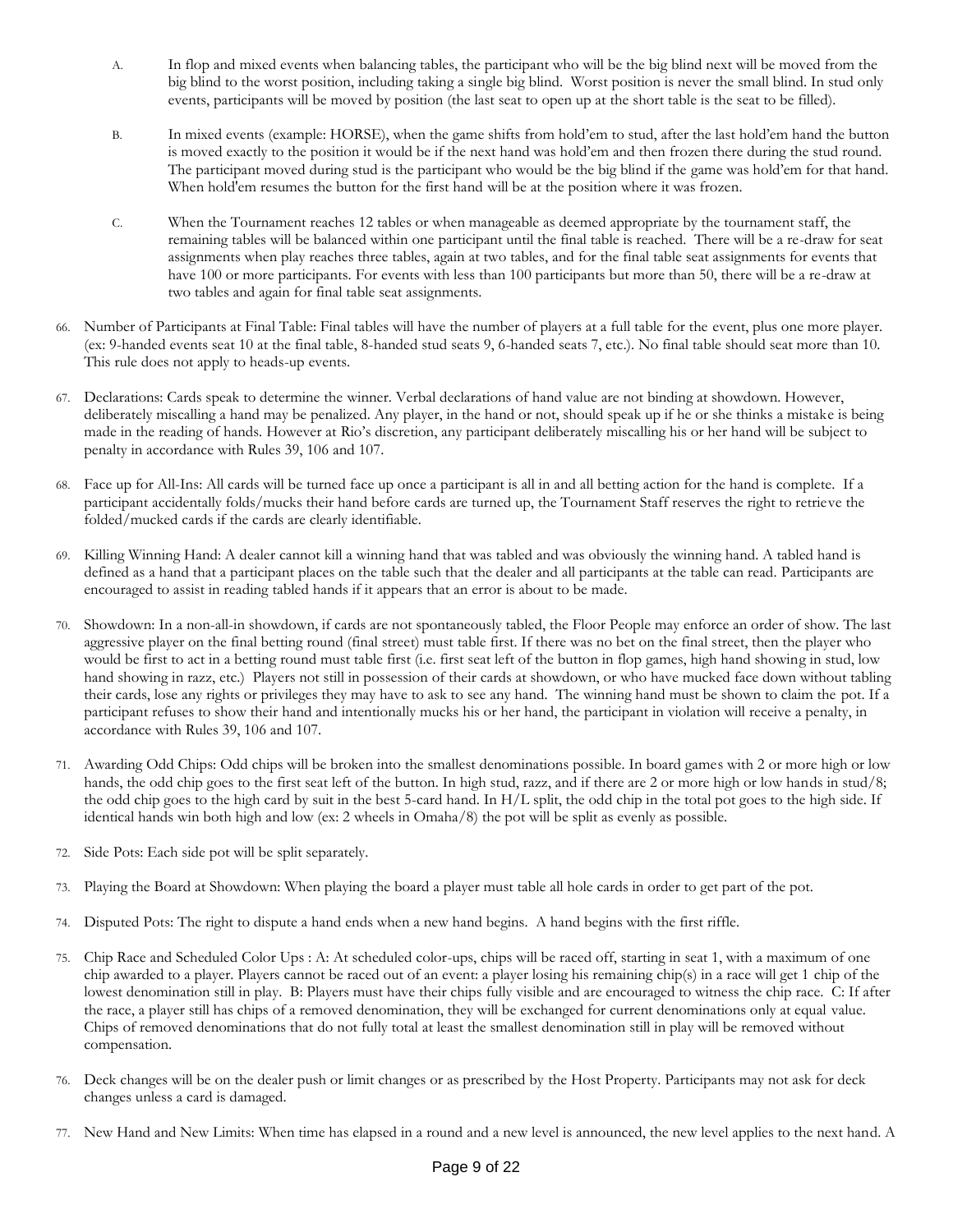hand begins with the first riffle. If an automatic shuffler is used, the hand begins when the green button is pushed. As stated in Rule 74, a new hand begins with the first riffle.

- 78. Calling-for-clock: Once a reasonable amount of time, which is no less than two minutes, has passed and a clock is called, a participant will be given 50 seconds to make a decision. If action has not been taken by the time the 50 seconds has expired, there will be a 10 second countdown followed by a declaration or stop-watch alarm. If a participant has not acted before the declaration or alarm sounds, the hand will be dead. Tournament Supervisors reserve the right to speed up the amount of time allotted for a clock if it appears that a participant is deliberately stalling. Any participant intentionally stalling the progress of the game will incur a penalty in accordance with Rules 39, 106 and 107.
- 79. Rabbit Hunting: No rabbit hunting is allowed. Rabbit hunting is revealing any cards "that would have come" if the hand had not ended.
- 80. At Your Seat: A participant must be at his or her seat by the time all participants have been dealt complete initial hands to have a live hand. Participants must be at their seats to call the clock as described in Rule 78 "At your seat" is defined as being within reach or touch of your chair.
- 81. Action Pending: participants must remain at the table if they still have action pending on a live hand. If a participant leaves the table before they have acted on their hand, a penalty, in accordance with Rules 39, 106 and 107, will be enforced when the participant in violation returns to the table.
- 82. Non-Standard Folds: Any time before the end of the last betting round of a hand, folding in turn when there's been no bet to you (ex: facing a check or first to act post-flop) or folding out of turn are both binding folds and may be subject to penalty in accordance with Rules 39, 106 and 107.
- 83. Dead Button: Tournament play will use the dead button rule. Dead Button is defined as a button that cannot be advanced due to elimination of a participant or the seating of a new participant into a position between the small blind and the button.
- 84. Dodging Blinds: A participant who intentionally dodges his or her blind(s) when moving from a broken table must forfeit both blinds and incur a penalty, in accordance with Rules 39, 106 and 107.
- Button in Heads Play: In heads-up play, the small blind is on the button and acts first pre-flop and last on all other betting rounds. The last card is dealt to the button. When beginning heads-up play, the button may need to be adjusted to ensure neither player has the big blind twice in a row.
- 86. Misdeals: A: Misdeals include but are not necessarily limited to: 1) 2 or more boxed cards on the initial deal; 2) first card dealt to the wrong seat; 3) cards dealt to a seat not entitled to a hand; 4) a seat entitled to a hand is dealt out; 5) In stud, if any of the players' 2 down cards are exposed by dealer error; 6) In flop games, if either of the first 2 cards dealt off the deck or any other 2 downcards are exposed by dealer error. Players may be dealt 2 consecutive cards on the button. House standards apply for draw games (ex: lowball). B: If a misdeal is declared, the re-deal is an exact re-play: the button does not move, no new players are seated, and limits stay the same. Cards are dealt to players on penalty or who were not at their seats for the original deal, and their hands are killed after the redeal. The original deal and re-deal count as one hand for a player on penalty, not two.

C: If substantial action occurs, a misdeal cannot be declared and the hand must proceed. Substantial Action is either: A) any two actions in turn, at least one of which puts chips in the pot (i.e. any 2 actions except 2 checks or 2 folds); OR B) any combination of three actions in turn (check, bet, raise, call, or fold). .

- 87. Four-Card Flop: If the flop contains four (rather than three) cards, whether exposed or not, the dealer shall scramble the four cards face down. A Tournament official will be called to randomly select one card to be used as the next burn card and the remaining three cards will become the flop.
- 88. Verbal Declarations / Action in Turn: Verbal declarations in turn regarding wagers are binding. Participants must act in turn at all times. Action out of turn will be binding if the action to that participant has not changed. A check, call or fold is not considered action changing. If a participant acts out of turn and the action changes, the person who acted out of turn may change their action by calling, raising or folding and may have their chips returned. Participants may not intentionally act out of turn to influence play before them. A player skipped by out of turn action must defend his right to act. If the skipped player has not spoken up by the time substantial action occurs to his left, the out of turn action is binding. The Floor Person will be called to render a decision on how to treat the skipped hand. All-in buttons will be utilized in all WSOP Bracelet Events. Violators will receive a penalty in accordance with Rules 39, 106 and 107.
- 89. All chips put into the pot in turn stay in the pot. If a participant has raised and his or her hand is killed before the raise is called, the participant may be entitled to the raise back, but will forfeit the amount of the call. Any chips put into the pot out of turn fall under the action "may or may not be binding" Rule 88.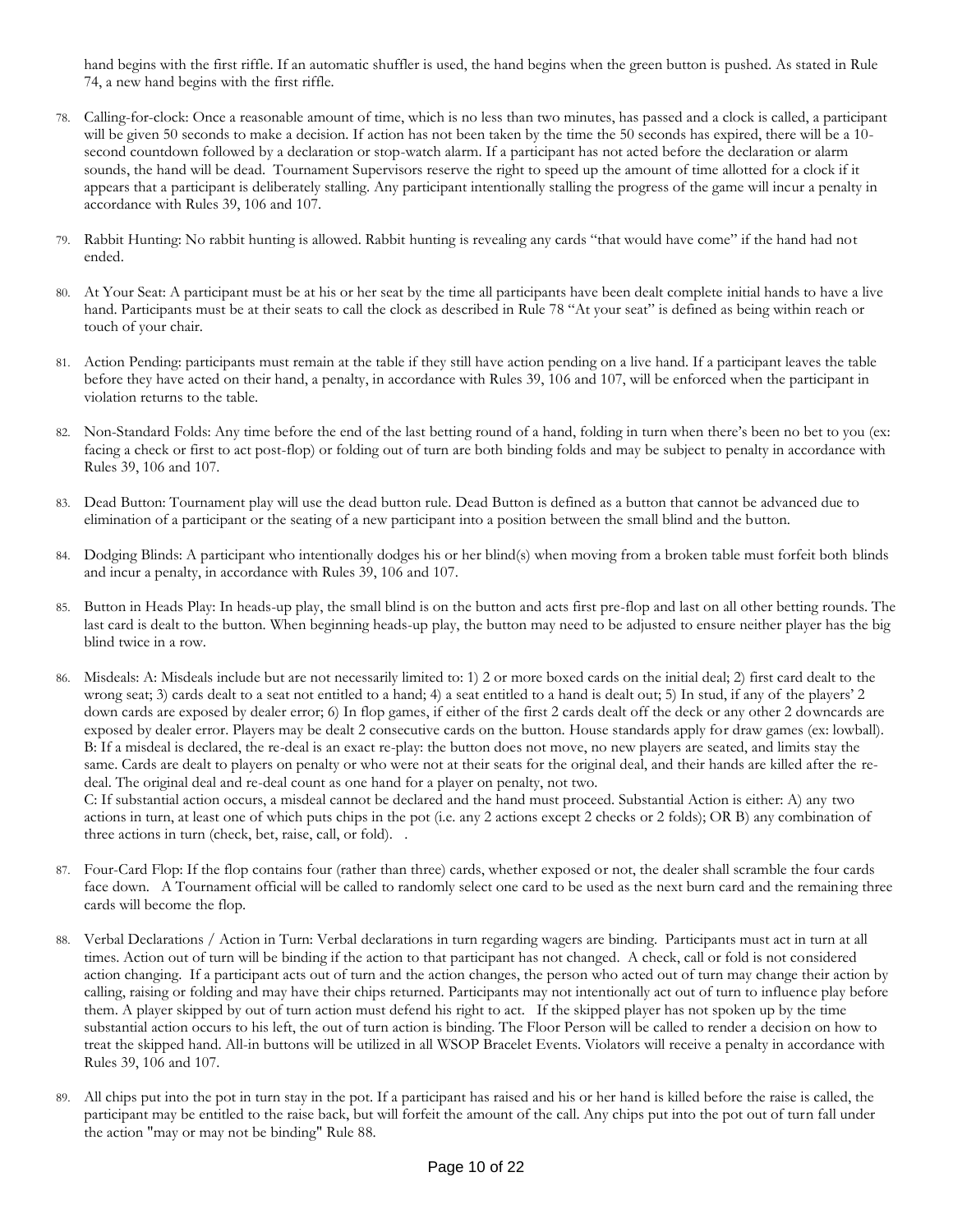- Methods of Calling: Standard and acceptable forms of calling include: A) verbally declaring "call"; B) pushing out chips equal to a call; C) silently pushing out an oversized chip; or D) silently pushing out multiple chips equal to a call under the multiple-chip betting rule (Rule 43). Silently betting chip(s) relatively tiny to the bet (ex: NLHE, blinds 2k-4k. A bets 50k, B then silently puts out a single 1k chip) is non-standard, strongly discouraged, subject to penalty, and will be interpreted at TDs discretion, including being ruled a full call.
- 91. Method of Raising: In no-limit or pot-limit, a raise must be made by a.) Placing the full amount in the pot in one or more continuous motion(s) without going back toward the participant's stack or b.) Verbally declaring the full amount prior to the initial placement of chips into the pot or c.) Verbally declaring "raise" prior to the placement of the exact amount to call into the pot and then completing the action with one additional motion back to the participant's stack. If other than the exact amount to call, but less than a minimum raise is first put out, it will be ruled a minimum raise.It is the participant's responsibility to make their intentions clear.
- 92. Raises: If a participant puts in a raise of 50% or more of the previous bet but less than the minimum raise, he or she will be required to make a full raise. The raise will be exactly the minimum raise allowed.
	- A. In no-limit and pot-limit, all raises must be equal to or greater than the size of the previous bet or raise on that betting round. An all-in wager of less than a full raise does not reopen the betting to a participant who has already acted. Exception - two consecutive all-in wagers that exceed the minimum allowable bet or raise. By way of example, participant A - bets 500, participant B - raises to 1,000, participant C - calls 1,000, participant D - moves all-in for 1,300, participant E - moves all-in for 1,700. If participant A calls or folds, then participants B & C will have an option to raise. The minimum allowable raise will be equal to the last complete raise. In this example, the last complete raise was 500; therefore, participants B or C would be allowed to call 1,700 and raise 500 for a total wager of 2,200. Also, participants B or C could raise more than 500. (The half-the-size rule for reopening the betting is for limit poker only.)
- 93. Oversized Chip Betting: Putting a single oversized chip or multiple same-denomination chips into the pot will be considered a call if the participant doesn't announce a raise. For example, pre-flop, blinds are 200-400: A raises to 1,200 total (an 800 raise), B puts out two 1,000 chips without declaring raise. This is just a call because removing one 1,000 chip leaves less than the amount needed to call the 1,200 bet. To make a raise with a single oversized chip, a verbal declaration must be made before the chip hits the table surface. If a participant says "Raise" as an oversized chip is placed into the pot (with the word Raise being announced prior to the chip landing on the table surface), but doesn't state the amount, the raise will be the maximum allowable up to the denomination of that chip. After the flop, an initial bet of a single oversized chip without comment will signify a bet equal to the size of the chip.
- 94. Previous Bet Chips Not Pulled In: If a player faces a raise and has chips in front of him not yet pulled in from a prior bet, those chips (and any change due) may affect whether his betting response to the raise is a call or re-raise. Because several possibilities exist, players are encouraged to verbally declare their bet before putting out new chips on top of chips from a prior bet not yet pulled in.
- 95. Over-Betting Expecting Change. Betting action should not be used to obtain change. Example: The opening bet is 325 to A and he silently puts out 525 (one 500 and one 25), expecting 200 change. This is a raise to 650 under the multiple chip rule. Putting out more than the intended bet can confuse everyone at the table. All chips pushed out silently are at risk of being counted as part of the bet.
- 96. Number of Raises:
	- A. There is no cap on the number of raises in no-limit games.

B. In limit events there will be a maximum of one bet and four raises, even if there are only two participants remaining in the hand. Once the Tournament becomes heads-up (that is, only two participants remain in the entire Tournament), this rule does not apply. There may be unlimited raises at the heads-up level.

- 97. Pot Size and Pot Limit Bets: participants are entitled to be informed of the pot size in pot-limit games only. Dealers will not count the pot in limit and no-limit games. If requested, dealers may spread the pot so that it can be counted by a participant. Declaring "I bet the pot" is not a valid bet in no-limit but it does bind a participant to making at least the minimum bet. If the player is facing a bet he must make a valid raise.
- 98. Strings Bets and Raises: Dealers will be responsible for calling string bets/raises. All participants at the table are encouraged to assist in calling a string bet/raise if a dealer fails to identify it. String bets/raises called by a participant must be verified by a floor person. A string bet/raise is defined as attempting a bet or raise in multiple movements that include a return to a participant's stack without a prior verbal declaration of intent or visual deception intended to induce action out of turn before a participant's action is complete.
- 99. Accepted Action: Poker is a game of alert, continuous observation. It is the caller's responsibility to determine the correct amount of an opponent's bet before calling, regardless of what is stated by the dealer or players. If a caller requests a count but receives incorrect information from the dealer or players, then places that amount in the pot, the caller is assumed to accept the full correct action & is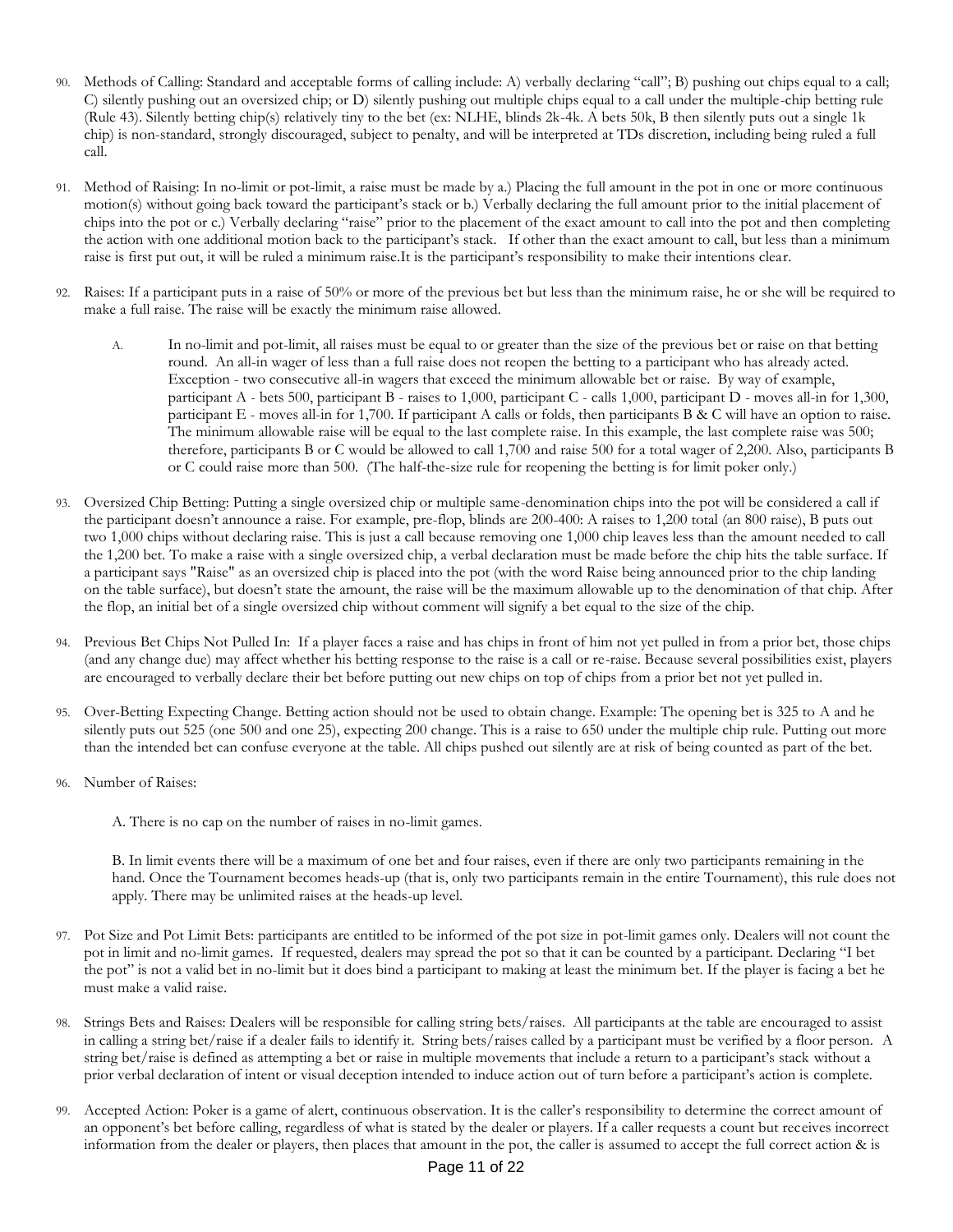subject to the correct wager or all-in amount.

- 100. All-In with Chips Found Behind Later: If A bets all-in and a hidden chip is found behind after a player has called, the TD will determine if the chip behind is part of accepted action or not. If not part of the action, A will not be paid off for the chip(s) if he wins. If A loses he is not saved by the chip(s) and the TD may award the chip(s) to the winning caller.
- 101. Cards and Chipstacks Kept Visible, Countable, and Manageable. Discretionary Color-Ups: Participants are entitled to a reasonable estimation of an opponent's chip count; thus chips should be kept in countable stacks. Clean stacks in multiples of 20 are recommended as a standard. Participants must keep their higher denomination chips visible and identifiable at all times. Floor People will control the number & denomination of chips in play and may color up at their discretion. Discretionary color ups are to be announced. Players with live hands must keep their cards in plain view at all times.
- 102. Chips in Transit: All chips must be visible at all times. Participants may not hold or transport Tournament chips in any manner that takes them out of view or out of the Tournament area. A participant who does so will forfeit the chips and face disqualification. The forfeited chips will be taken out of play. It has never acceptable to conceal chips in any manner, whether in pockets, under clothing or in closed hands, etc. Chips must remain visible to floor staff, dealers and other participants at all times.
- 103. Protect Your Hand: participants must protect their own hands at all times. A protected hand is defined as a hand sitting on the table surface with a card cap (see Rule 106) placed on top of the hand. If a dealer or participant kills or fouls an unprotected hand, the participant will have no redress and will not be entitled to his or her money back. If the participant initiated a bet or raise and hasn't been called, the uncalled bet or raise will be returned to the participant.
- 104. Dead Hands and Mucking in Stud: In stud poker, if a player picks up the upcards while facing action, the hand is dead. Proper mucking in stud is turning down all up cards and pushing them all forward face down.
- 105. Foreign Objects: There will be no foreign objects on the table except for a maximum of one card cap (also known as a card protector). Card caps can be no larger than two  $(2)$  inches in diameter and no more than one-half  $(1/2)$  inch in depth. Participants may not place any food or beverages on the poker table with the exception of one (1) capped bottle of water.
- 106. Penalties: In its sole and absolute discretion, the Host Property may impose penalties ranging from a verbal warning, one missed hand away from the table up to disqualification and expulsion from the Casino. Penalties will be invoked in cases of soft-play, abuse or disruptive behavior, and cheating or collusion. A penalty will also be imposed if a participant throws a card off the table, forcefully mucks their cards causing one or all cards to turn over, violates the one-participant-to-a-hand rule or engages in similar behavior. Oneparticipant-to-a-hand means a participant may not receive advice from anyone while in a hand and may not provide advice to any participant while that participant is in a hand.
	- A. Tournament officials can assess a verbal warning, a missed hand, or one-round, two-round, three-round or four-round penalties and disqualification.
	- B. A missed-hand penalty will be assessed as follows: The offender can miss one hand or one to four rounds of hands away from the table. The offender's missed hand is counted as part of the round when a penalty is given.
	- C. Participants who receive a missed-hand penalty must remain outside the designated Tournament areas for the length of their penalty.
	- D. The participant must notify the Tournament staff prior to returning to their seat. Repeat infractions are subject to escalating penalties up to disqualification.
	- E. The Host Property will maintain a written log of all penalties issued throughout the duration of the WSOPC.
	- F. It should be noted that penalties may not always be imposed in successive manner. Tournament staff in their sole discretion, for example, can disqualify a person for a first offense if action of participant is deemed worthy. Or a participant, for example, may forego a warning and be assessed a three round penalty. Participants should know any conduct deemed penalty-worthy could result in a wide range of discipline for a first offense.
- 107. Disqualification: A participant who is disqualified shall have his or her chips removed from play and no refund will be provided to that disqualified participant. Any participant who forfeits play for health or other personal reasons after the start of a Tournament will have his or her chips blinded off accordingly.
- 108. Table Talk Disclosure: participants are obligated to protect the other participants in the Tournament at all times. Therefore, whether in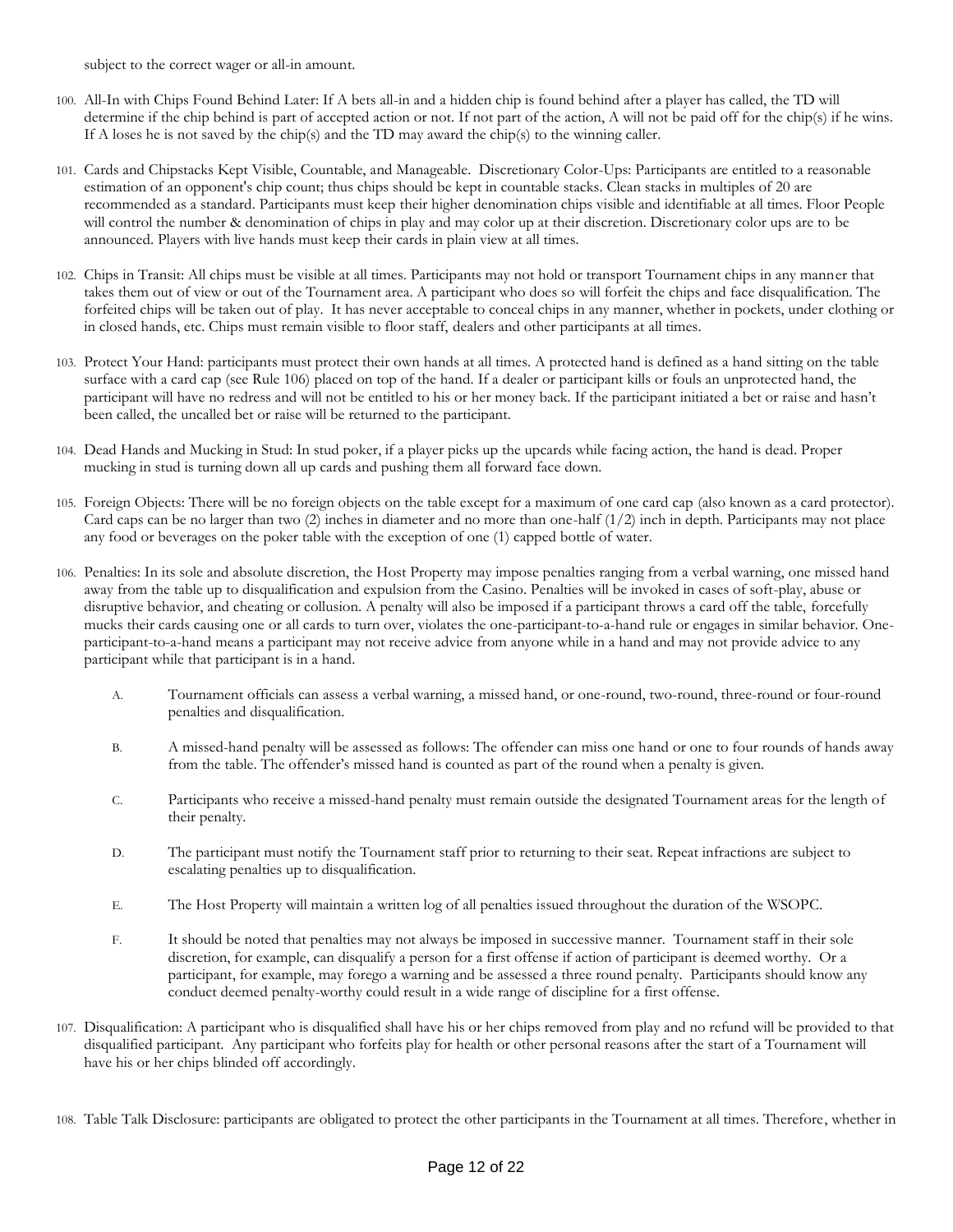a hand or not, participants may not:

- 1. Disclose contents of live or folded hands,
- 2. Advise or criticize play at any time,
- 3. Read a hand that hasn't been tabled,
- 4. Discuss strategy with an outside source.
	- The one-participant-to-a-hand rule will be enforced.

#### Special Exceptions

- A participant is allowed to mention the strength or content of his/her hand if no other participant in the hand will have a decision to make.
- In heads-up events or when down to the last two participants in a Tournament, participants may speak freely regarding the contents of their hands.
- The Floor Person reserves the right use his/her judgment to determine if one participant intentionally helped another participant. Participants who violate this rule are subject to penalty in accordance with Rules 39, 106 and 107.
- 109. Exposing Cards and Proper Folding: A participant exposing his or her cards with action pending will incur a penalty, but will not have a dead hand. The penalty will begin at the end of the hand. All participants at the table are entitled to see the exposed card(s), if requested. When folding, cards should be pushed forward low to the table, not deliberately exposed or tossed high ("helicoptered").
- 110. Ethical Play: Poker is an individual game. Soft play will result in penalties that may include forfeiture of chips and/or disqualification. Chip dumping and other forms of collusion will result in disqualification.
- 111. Etiquette Violations: Repeated etiquette violations will result in the imposition of penalties assessed by the Tournament Staff. Examples include, but are not limited to, unnecessarily touching other participants' cards or chips, body, or clothing, delay of the game, repeatedly acting out of turn, betting out of reach of the dealer, or excessive chatter. Excessive chatter includes, but is not limited to, talking or conversation that causes a disruption of participants who are in a hand.
- 112. End of Day: Ten minutes prior to the end of day's play for any event, a random card will be drawn to determine how many additional hands will be played. Playing Cards 3-7 will be used and a random player will be asked to pick a card face down.
- 113. Hand for Hand: Upon nearing the "Money" (the first level of the prize pool payout), a "Hand-for-Hand" method of determining player placement within the prize pool and the actual amount of prize pool disbursement within that event will be utilized. This will begin by completing the current hand in progress at all tables. Once all hands are complete, the dealer at each table will deal one hand only, then – once the hand is complete – suspend play. This process will continue until enough players have been eliminated to reach the money. During the Hand-for-Hand process, more than one player may be eliminated during the same hand. If two players are eliminated during the same hand at different tables, both players will "tie" for that place finish. If two players are eliminated during the same hand at the same table, the player who began that hand with the highest chip count will receive the higher place finish.

#### **EXHIBIT A**

#### **Player Points / Payout Percentages**

In addition to cash prizes winners receive based on the number of players and payout percentages in each ring event, the winner of the \$1,675 Main Event Championship at each Host Property, the player who accumulates the most points at each Host Property also known as the "Casino Champion," and the players who accumulate the most points across all properties to make up a total of 100 players will earn seats into the WSOP National Championship, which will be held in May 2015. Seats into the WSOP National Championship have no cash value and are non-transferrable. Points are awarded based on the below point matrix.

\*Note: There will likely be several duplicate names who automatically qualified. Each player can only qualify once, therefore the duplicate names will be scrubbed and the next highest-point getters in the cumulative point rankings will qualify.

\*\*Note: Players excluded from Caesars properties and its affiliates are not eligible to participate or qualify for the WSOP National Championship.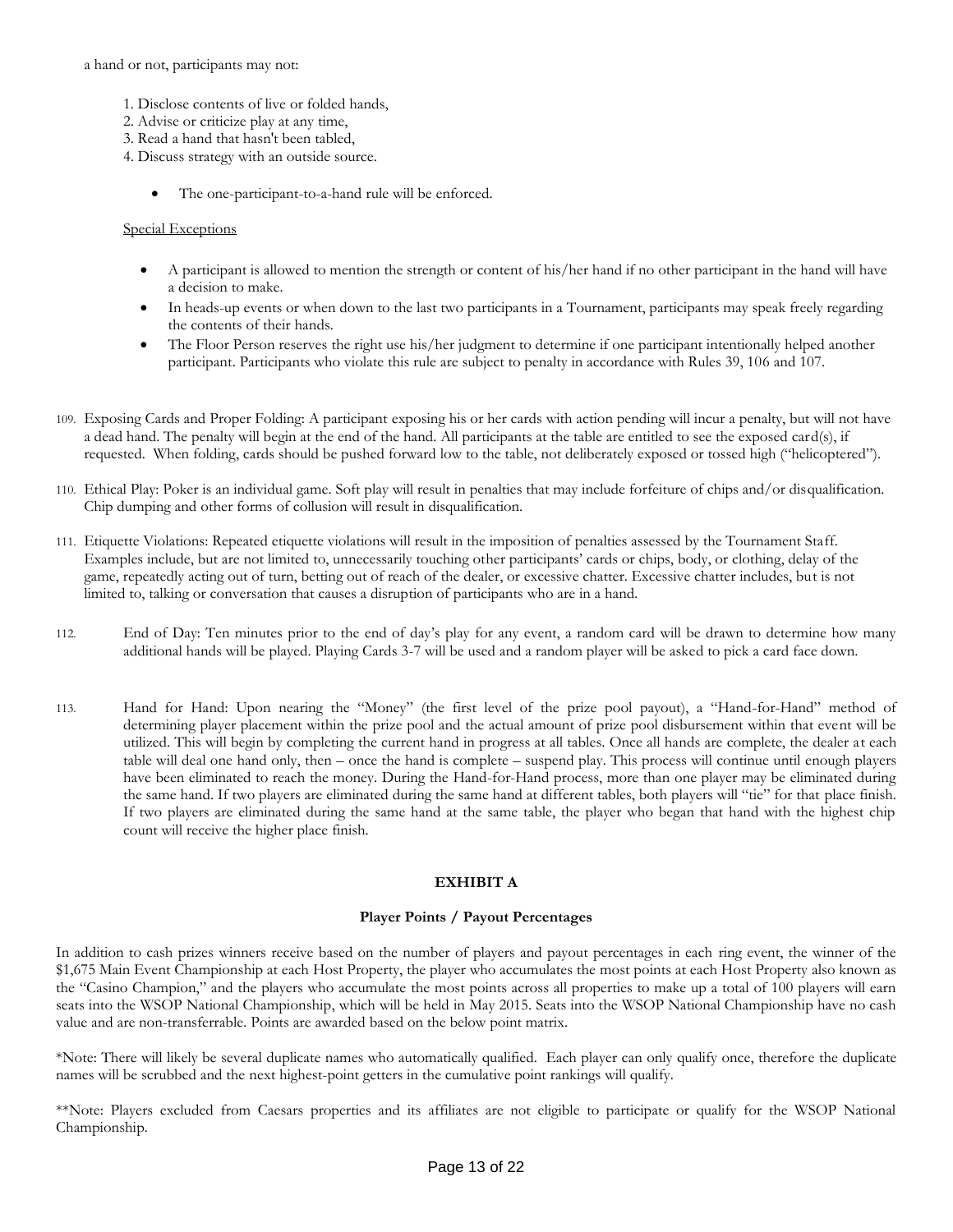| \$1675 Main Event                                   |
|-----------------------------------------------------|
| 1st - exemption                                     |
| $2nd - 50$ points                                   |
| $3rd - 45$ points                                   |
| $4th - 40$ points                                   |
| $5th - 37.5$ points                                 |
| $6th - 35$ points                                   |
| $7th - 30$ points                                   |
| $8th - 27.5$ points                                 |
| $9th - 25$ points                                   |
| Remaining $20\%$ of those in the money $-20$ points |
| Remaining 30% of those in the money - 10 points     |
| Remaining $50\%$ of those in the money $-5$ points  |

| <b>Ring Events</b>                                   |
|------------------------------------------------------|
| $1st - 50$ points                                    |
| $2nd - 37.5$ points                                  |
| $3rd - 30$ points                                    |
| $4th - 27.5$ points                                  |
| $5th - 25$ points                                    |
| $6th - 22.5$ points                                  |
| $7th - 20$ points                                    |
| $8th - 17.5$ points                                  |
| $9th - 15$ points                                    |
| Remaining $20\%$ of those in the money $-10$ points  |
| Remaining 30% of those in the money - 5 points       |
| Remaining $50\%$ of those in the money $-2.5$ points |

**Prize structures for the Tournaments are set forth as follows:**

**2014-15 WSOP Circuit Nine Handed Payout Percentages**

| #             |          |           |           |           |           |         |         |         |         |         |         |         |
|---------------|----------|-----------|-----------|-----------|-----------|---------|---------|---------|---------|---------|---------|---------|
| <b>Places</b> | $0 - 10$ | $11 - 20$ | $21 - 30$ | $31 - 40$ | $41 - 50$ | 51-60   | 61-70   | 71-80   | 81-90   | 91-120  | 121-150 | 151-180 |
| 1             | 100.0000 | 60.0000   | 50.0000   | 45.0000   | 37.5000   | 37.5000 | 35.0000 | 34.0000 | 32.0000 | 30.0000 | 28.0000 | 27.0000 |
| 2             |          | 40.0000   | 30.0000   | 30.0000   | 23.1800   | 23.2000 | 21.6290 | 21.037  | 19.7770 | 18.5420 | 17.3060 | 16.6860 |
| 3             |          |           | 20.0000   | 15.0000   | 16.1400   | 15.2000 | 14.3410 | 13.848  | 13.8440 | 13.2020 | 12.4920 | 12.0110 |
| 4             |          |           |           | 10.0000   | 12.5100   | 10.5000 | 10.1520 | 9.694   | 10.0840 | 9.5900  | 9.1790  | 8.8030  |
| 5             |          |           |           |           | 10.6700   | 7.7000  | 7.6430  | 7.184   | 7.4190  | 7.1040  | 6.8620  | 6.5660  |
| 6             |          |           |           |           |           | 5.9000  | 6.0970  | 5.618   | 5.5420  | 5.3630  | 5.2170  | 4.9830  |
| 7             |          |           |           |           |           |         | 5.1380  | 4.624   | 4.4450  | 4.1250  | 4.0330  | 3.8460  |
| 8             |          |           |           |           |           |         |         | 3.995   | 3.7050  | 3.2310  | 3.1680  | 3.0170  |
| 9             |          |           |           |           |           |         |         |         | 3.1840  | 2.5760  | 2.5290  | 2.4060  |
| 10            |          |           |           |           |           |         |         |         |         | 2.0890  | 2.0500  | 1.9490  |
| 11            |          |           |           |           |           |         |         |         |         | 2.0890  | 2.0500  | 1.9490  |
| 12            |          |           |           |           |           |         |         |         |         | 2.0890  | 2.0500  | 1.9490  |
| 13            |          |           |           |           |           |         |         |         |         |         | 1.6880  | 1.6040  |
| 14            |          |           |           |           |           |         |         |         |         |         | 1.6880  | 1.6040  |
| 15            |          |           |           |           |           |         |         |         |         |         | 1.6880  | 1.6040  |
| 16            |          |           |           |           |           |         |         |         |         |         |         | 1.3410  |
| 17            |          |           |           |           |           |         |         |         |         |         |         | 1.3410  |
| 18            |          |           |           |           |           |         |         |         |         |         |         | 1.3410  |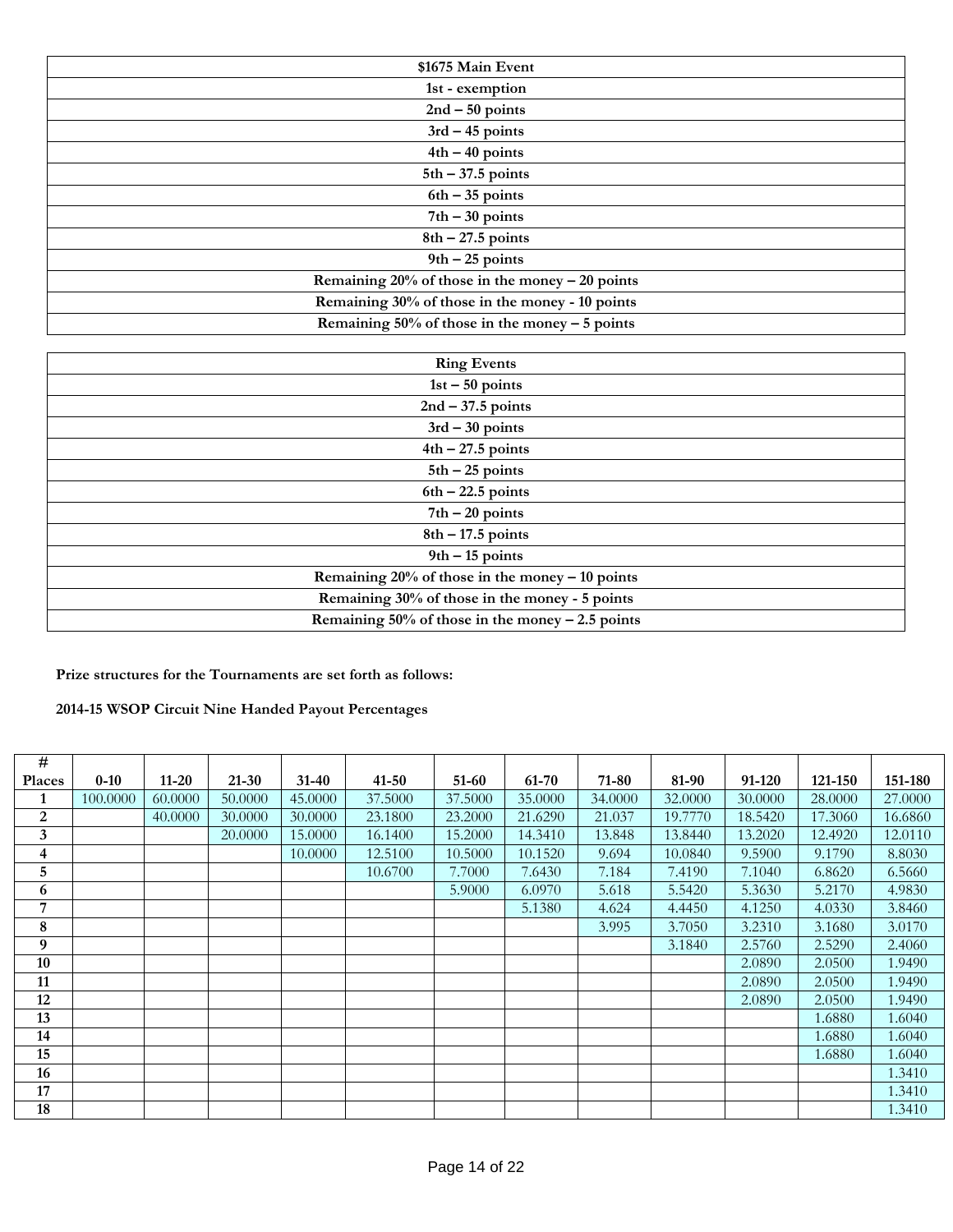| #                       |         |         |         | $271 -$          |                  |                  |                  |                  |                  |                  |                  |                  |
|-------------------------|---------|---------|---------|------------------|------------------|------------------|------------------|------------------|------------------|------------------|------------------|------------------|
| Places                  | 181-210 | 211-240 | 241-270 | 300              | 301-330          | 331-360          | 361-450          | 451-540          | 541-630          | 631-720          | 721-810          | 811-900          |
| $\mathbf{1}$            | 26.0000 | 25.0000 | 24.5000 | 24.0000          | 23.5000          | 23.0000          | 22.0000          | 21.5000          | 21.0000          | 20.5000          | 20.0000          | 19.5000          |
| $\boldsymbol{2}$        | 16.0610 | 15.4520 | 15.1380 | 14.8320          | 14.5300          | 14.2190          | 13.5950          | 13.2930          | 12.9890          | 12.6850          | 12.3300          | 12.0500          |
| $\mathbf{3}$            | 11.5970 | 11.2460 | 10.9370 | 10.7620          | 10.5530          | 10.3730          | 9.9340           | 9.7110           | 9.4980           | 9.3040           | 9.0900           | 8.8760           |
| $\overline{\mathbf{4}}$ | 8.5170  | 8.3170  | 8.0490  | 7.9400           | 7.7950           | 7.6940           | 7.3760           | 7.1990           | 7.0480           | 6.9190           | 6.7750           | 6.6240           |
| $\sqrt{5}$              | 6.3630  | 6.2470  | 6.0300  | 5.9550           | 5.8520           | 5.7960           | 5.5620           | 5.4140           | 5.3030           | 5.2150           | 5.1170           | 5.0080           |
| 6                       | 4.8350  | 4.7650  | 4.5950  | 4.5380           | 4.4630           | 4.4330           | 4.2570           | 4.1300           | 4.0450           | 3.9830           | 3.9150           | 3.8350           |
| $\overline{7}$          | 3.7350  | 3.6900  | 3.5600  | 3.5120           | 3.4570           | 3.4400           | 3.3060           | 3.1950           | 3.1280           | 3.0820           | 3.0330           | 2.9740           |
| 8                       | 2.9330  | 2.9000  | 2.8030  | 2.7600           | 2.7180           | 2.7080           | 2.6040           | 2.5070           | 2.4520           | 2.4160           | 2.3790           | 2.3350           |
| 9                       | 2.3400  | 2.3130  | 2.2420  | 2.2020           | 2.1690           | 2.1620           | 2.0800           | 1.9950           | 1.9480           | 1.9180           | 1.8890           | 1.8560           |
| 10                      | 1.8970  | 1.8720  | 1.8210  | 1.7830           | 1.7570           | 1.7490           | 1.6840           | 1.6090           | 1.5680           | 1.5420           | 1.5180           | 1.4930           |
| 11                      | 1.8970  | 1.8720  | 1.8210  | 1.7830           | 1.7570           | 1.7490           | 1.6840           | 1.6090           | 1.5680           | 1.5420           | 1.5180           | 1.4930           |
| 12                      | 1.8970  | 1.8720  | 1.8210  | 1.7830           | 1.7570           | 1.7490           | 1.6840           | 1.6090           | 1.5680           | 1.5420           | 1.5180           | 1.4930           |
| 13                      | 1.5620  | 1.5370  | 1.5020  | 1.4650           | 1.4440           | 1.4350           | 1.3820           | 1.3160           | 1.2780           | 1.2550           | 1.2350           | 1.2150           |
| 14                      | 1.5620  | 1.5370  | 1.5020  | 1.4650           | 1.4440           | 1.4350           | 1.3820           | 1.3160           | 1.2780           | 1.2550           | 1.2350           | 1.2150           |
| 15                      | 1.5620  | 1.5370  | 1.5020  | 1.4650           | 1.4440           | 1.4350           | 1.3820           | 1.3160           | 1.2780           | 1.2550           | 1.2350           | 1.2150           |
| 16                      | 1.3060  | 1.2790  | 1.2580  | 1.2210           | 1.2040           | 1.1930           | 1.1500           | 1.0900           | 1.0550           | 1.0340           | 1.0170           | 1.0010           |
| 17                      | 1.3060  | 1.2790  | 1.2580  | 1.2210           | 1.2040           | 1.1930           | 1.1500           | 1.0900           | 1.0550           | 1.0340           | 1.0170           | 1.0010           |
| 18                      | 1.3060  | 1.2790  | 1.2580  | 1.2210           | 1.2040           | 1.1930           | 1.1500           | 1.0900           | 1.0550           | 1.0340           | 1.0170           | 1.0010           |
| 19                      | 1.1080  | 1.0790  | 1.0700  | 1.0320           | 1.0180           | 1.0050           | 0.9690           | 0.9150           | 0.8820           | 0.8620           | 0.8470           | 0.8340           |
| $20\,$                  | 1.1080  | 1.0790  | 1.0700  | 1.0320           | 1.0180           | 1.0050           | 0.9690           | 0.9150           | 0.8820           | 0.8620           | 0.8470           | 0.8340           |
| 21                      | 1.1080  | 1.0790  | 1.0700  | 1.0320           | 1.0180           | 1.0050           | 0.9690           | 0.9150           | 0.8820           | 0.8620           | 0.8470           | 0.8340           |
| 22                      |         | 0.9230  | 0.9230  | 0.8850           | 0.8730           | 0.8580           | 0.8270           | 0.7780           | 0.7470           | 0.7270           | 0.7140           | 0.7030           |
| 23                      |         | 0.9230  | 0.9230  | 0.8850           | 0.8730           | 0.8580           | 0.8270           | 0.7780           | 0.7470           | 0.7270           | 0.7140           | 0.7030           |
| 24                      |         | 0.9230  | 0.9230  | 0.8850           | 0.8730           | 0.8580           | 0.8270           | 0.7780           | 0.7470           | 0.7270           | 0.7140           | 0.7030           |
| 25                      |         |         | 0.8080  | 0.7690           | 0.7590           | 0.7420           | 0.7150           | 0.6700           | 0.6400           | 0.6210           | 0.6090           | 0.5990           |
| $\overline{26}$         |         |         | 0.8080  | 0.7690           | 0.7590           | 0.7420           | 0.7150           | 0.6700           | 0.6400           | 0.6210           | 0.6090           | 0.5990           |
| 27                      |         |         | 0.8080  | 0.7690           | 0.7590           | 0.7420           | 0.7150           | 0.6700           | 0.6400           | 0.6210           | 0.6090           | 0.5990           |
| 28                      |         |         |         | 0.6780           | 0.6690           | 0.6500           | 0.6260           | 0.5850           | 0.5550           | 0.5360           | 0.5250           | 0.5160           |
| 29<br>30                |         |         |         | 0.6780<br>0.6780 | 0.6690<br>0.6690 | 0.6500           | 0.6260<br>0.6260 | 0.5850<br>0.5850 | 0.5550<br>0.5550 | 0.5360<br>0.5360 | 0.5250<br>0.5250 | 0.5160<br>0.5160 |
| 31                      |         |         |         |                  | 0.5970           | 0.6500<br>0.5760 | 0.5550           | 0.5170           | 0.4880           | 0.4680           | 0.4580           | 0.4500           |
| 32                      |         |         |         |                  | 0.5970           | 0.5760           | 0.5550           | 0.5170           | 0.4880           | 0.4680           | 0.4580           | 0.4500           |
| 33                      |         |         |         |                  | 0.5970           | 0.5760           | 0.5550           | 0.5170           | 0.4880           | 0.4680           | 0.4580           | 0.4500           |
| 34                      |         |         |         |                  |                  | 0.5170           | 0.4980           | 0.4630           | 0.4340           | 0.4140           | 0.4040           | 0.3970           |
| 35                      |         |         |         |                  |                  | 0.5170           | 0.4980           | 0.4630           | 0.4340           | 0.4140           | 0.4040           | 0.3970           |
| 36                      |         |         |         |                  |                  | 0.5170           | 0.4980           | 0.4630           | 0.4340           | 0.4140           | 0.4040           | 0.3970           |
| 37                      |         |         |         |                  |                  |                  | 0.4520           | 0.4190           | 0.3900           | 0.3700           | 0.3600           | 0.3540           |
| 38                      |         |         |         |                  |                  |                  | 0.4520           | 0.4190           | 0.3900           | 0.3700           | 0.3600           | 0.3540           |
| 39                      |         |         |         |                  |                  |                  | 0.4520           | 0.4190           | 0.3900           | 0.3700           | 0.3600           | 0.3540           |
| 40                      |         |         |         |                  |                  |                  | 0.4520           | 0.4190           | 0.3900           | 0.3700           | 0.3600           | 0.3540           |
| 41                      |         |         |         |                  |                  |                  | 0.4520           | 0.4190           | 0.3900           | 0.3700           | 0.3600           | 0.3540           |
| 42                      |         |         |         |                  |                  |                  | 0.4520           | 0.4190           | 0.3900           | 0.3700           | 0.3600           | 0.3540           |
| 43                      |         |         |         |                  |                  |                  | 0.4520           | 0.4190           | 0.3900           | 0.3700           | 0.3600           | 0.3540           |
| 44                      |         |         |         |                  |                  |                  | 0.4520           | 0.4190           | 0.3900           | 0.3700           | 0.3600           | 0.3540           |
| 45                      |         |         |         |                  |                  |                  | 0.4520           | 0.4190           | 0.3900           | 0.3700           | 0.3600           | 0.3540           |
| $46 - 54$               |         |         |         |                  |                  |                  |                  | 0.3840           | 0.3550           | 0.3340           | 0.3240           | 0.3190           |
| 55-63                   |         |         |         |                  |                  |                  |                  |                  | 0.3270           | 0.3050           | 0.2950           | 0.2900           |
| 64-72                   |         |         |         |                  |                  |                  |                  |                  |                  | 0.2800           | 0.2710           | 0.2670           |
| $73 - 81$               |         |         |         |                  |                  |                  |                  |                  |                  |                  | 0.2490           | 0.2460           |
| 82-90                   |         |         |         |                  |                  |                  |                  |                  |                  |                  |                  | 0.2260           |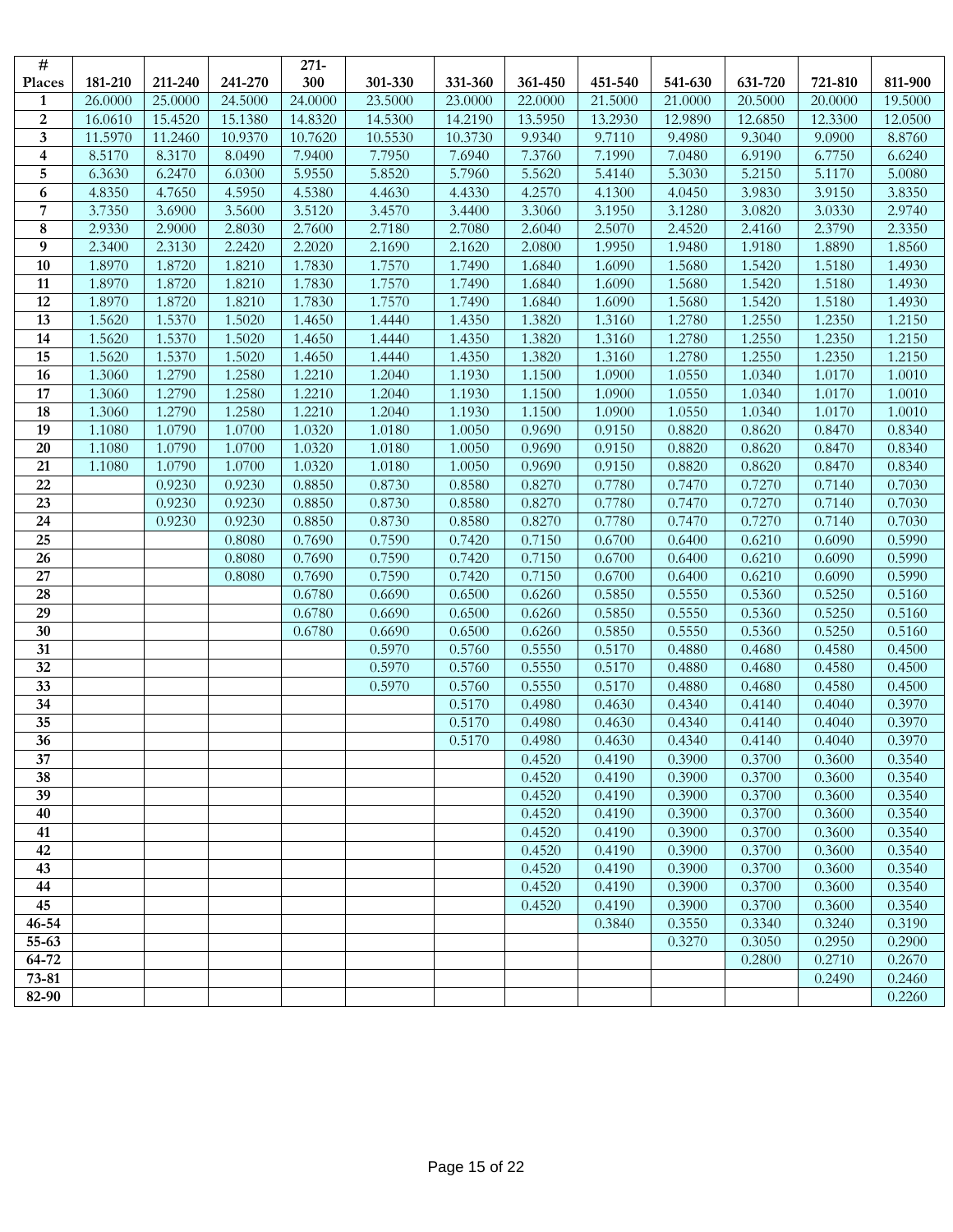| $\overline{\#}$              |                  | 991-             | 1081-            |                  | 1351-            | 1531-            | 1711-            | 1891-            | 2071-            | 2251-            | 2501-            | 2751-            |
|------------------------------|------------------|------------------|------------------|------------------|------------------|------------------|------------------|------------------|------------------|------------------|------------------|------------------|
| Places                       | 901-990          | 1080             | 1170             | 1171-1350        | 1530             | 1710             | 1890             | 2070             | 2250             | 2500             | 2750             | 3000             |
| $\mathbf{1}$                 | 19.0000          | 18.5000          | 18.2500          | 17.7500          | 17.2500          | 16.7500          | 16.2500          | 15.7500          | 15.2500          | 14.7500          | 14.5000          | 14.2500          |
| $\boldsymbol{2}$             | 11.7520          | 11.4380          | 11.2720          | 11.0000          | 10.7000          | 10.3760          | 10.0990          | 9.9360           | 9.4540           | 9.2800           | 9.0260           | 8.8070           |
| $\mathbf{3}$                 | 8.6740           | 8.5000           | 8.3760           | 8.0730           | 7.8410           | 7.8300           | 7.5260           | 7.3100           | 7.1240           | 6.9590           | 6.8720           | 6.7540           |
| $\overline{\mathbf{4}}$<br>5 | 6.4900<br>4.9170 | 6.3900<br>4.8590 | 6.3000<br>4.7970 | 6.1000<br>4.6550 | 5.9610<br>4.5380 | 5.9500<br>4.5300 | 5.7020<br>4.3680 | 5.5490<br>4.2570 | 5.4400<br>4.1960 | 5.3590<br>4.1630 | 5.3060<br>4.1270 | 5.2320<br>4.1080 |
| 6                            | 3.7720           | 3.7380           | 3.6960           | 3.5830           | 3.4950           | 3.4800           | 3.3820           | 3.3010           | 3.2680           | 3.2500           | 3.2350           | 3.2210           |
| $\overline{7}$               | 2.9290           | 2.9090           | 2.8810           | 2.7900           | 2.7230           | 2.7100           | 2.6470           | 2.5870           | 2.5700           | 2.5600           | 2.5560           | 2.5430           |
| $\bf 8$                      | 2.3030           | 2.2900           | 2.2710           | 2.1980           | 2.1460           | 2.1300           | 2.0930           | 2.0490           | 2.0410           | 2.0400           | 2.0350           | 2.0210           |
| 9                            | 1.8320           | 1.8240           | 1.8100           | 1.7520           | 1.7110           | 1.7000           | 1.6730           | 1.6390           | 1.6370           | 1.6530           | 1.6340           | 1.6260           |
| 10                           | 1.4750           | 1.4700           | 1.4590           | 1.4120           | 1.3800           | 1.3700           | 1.3510           | 1.3250           | 1.3200           | 1.3100           | 1.3000           | 1.2900           |
| 11                           | 1.4750           | 1.4700           | 1.4590           | 1.4120           | 1.3800           | 1.3700           | 1.3510           | 1.3250           | 1.3200           | 1.3100           | 1.3000           | 1.2900           |
| 12                           | 1.4750           | 1.4700           | 1.4590           | 1.4120           | 1.3800           | 1.3700           | 1.3510           | 1.3250           | 1.3200           | 1.3100           | 1.3000           | 1.2900           |
| 13                           | 1.2020           | 1.1980           | 1.1890           | 1.1510           | 1.1250           | 1.1200           | 1.1020           | 1.0820           | 1.0810           | 1.0800           | 1.0700           | 1.0600           |
| 14                           | 1.2020           | 1.1980           | 1.1890           | 1.1510           | 1.1250           | 1.1200           | 1.1020           | 1.0820           | 1.0810           | 1.0800           | 1.0700           | 1.0600           |
| 15                           | 1.2020           | 1.1980           | 1.1890           | 1.1510           | 1.1250           | 1.1200           | 1.1020           | 1.0820           | 1.0810           | 1.0800           | 1.0700           | 1.0600           |
| 16                           | 0.9910           | 0.9870           | 0.9800           | 0.9490           | 0.9270           | 0.9260           | 0.9080           | 0.8920           | 0.8910           | 0.8900           | 0.8800           | 0.8710           |
| 17                           | 0.9910           | 0.9870           | 0.9800           | 0.9490           | 0.9270           | 0.9260           | 0.9080           | 0.8920           | 0.8910           | 0.8900           | 0.8800           | 0.8710           |
| 18                           | 0.9910           | 0.9870           | 0.9800           | 0.9490           | 0.9270           | 0.9260           | 0.9080           | 0.8920           | 0.8910           | 0.8900           | 0.8800           | 0.8710           |
| 19                           | 0.8260           | 0.8220           | 0.8160           | 0.7910           | 0.7730           | 0.7720           | 0.7560           | 0.7430           | 0.7420           | 0.7400           | 0.7300           | 0.7210           |
| 20                           | 0.8260           | 0.8220           | 0.8160           | 0.7910           | 0.7730           | 0.7720           | 0.7560           | 0.7430           | 0.7420           | 0.7400           | 0.7300           | 0.7210           |
| 21                           | 0.8260           | 0.8220           | 0.8160           | 0.7910           | 0.7730           | 0.7720           | 0.7560           | 0.7430           | 0.7420           | 0.7400           | 0.7300           | 0.7210           |
| 22                           | 0.6960           | 0.6920           | 0.6870           | 0.6660           | 0.6510           | 0.6500           | 0.6360           | 0.6250           | 0.6240           | 0.6220           | 0.6120           | 0.6020           |
| 23                           | 0.6960           | 0.6920           | 0.6870           | 0.6660           | 0.6510           | 0.6500           | 0.6360           | 0.6250           | 0.6240           | 0.6220           | 0.6120           | 0.6020           |
| 24                           | 0.6960           | 0.6920           | 0.6870           | 0.6660           | 0.6510           | 0.6500           | 0.6360           | 0.6250           | 0.6240           | 0.6220           | 0.6120           | 0.6020           |
| 25                           | 0.5930           | 0.5890           | 0.5840           | 0.5670           | 0.5540           | 0.5510           | 0.5400           | 0.5310           | 0.5290           | 0.5240           | 0.5150           | 0.5060           |
| 26                           | 0.5930           | 0.5890           | 0.5840           | 0.5670           | 0.5540           | 0.5510           | 0.5400           | 0.5310           | 0.5290           | 0.5240           | 0.5150           | 0.5060           |
| 27<br>28                     | 0.5930<br>0.5110 | 0.5890<br>0.5070 | 0.5840           | 0.5670           | 0.5540           | 0.5510           | 0.5400           | 0.5310           | 0.5290           | 0.5240           | 0.5150           | 0.5060           |
| 29                           | 0.5110           | 0.5070           | 0.5020<br>0.5020 | 0.4880<br>0.4880 | 0.4770<br>0.4770 | 0.4720<br>0.4720 | 0.4630<br>0.4630 | 0.4550<br>0.4550 | 0.4530<br>0.4530 | 0.4500<br>0.4500 | 0.4370<br>0.4370 | 0.4290<br>0.4290 |
| 30                           | 0.5110           | 0.5070           | 0.5020           | 0.4880           | 0.4770           | 0.4720           | 0.4630           | 0.4550           | 0.4530           | 0.4500           | 0.4370           | 0.4290           |
| 31                           | 0.4450           | 0.4410           | 0.4360           | 0.4240           | 0.4150           | 0.4080           | 0.4010           | 0.3940           | 0.3910           | 0.3860           | 0.3730           | 0.3660           |
| 32                           | 0.4450           | 0.4410           | 0.4360           | 0.4240           | 0.4150           | 0.4080           | 0.4010           | 0.3940           | 0.3910           | 0.3860           | 0.3730           | 0.3660           |
| 33                           | 0.4450           | 0.4410           | 0.4360           | 0.4240           | 0.4150           | 0.4080           | 0.4010           | 0.3940           | 0.3910           | 0.3860           | 0.3730           | 0.3660           |
| 34                           | 0.3920           | 0.3880           | 0.3820           | 0.3730           | 0.3650           | 0.3560           | 0.3500           | 0.3440           | 0.3400           | 0.3340           | 0.3210           | 0.3150           |
| 35                           | 0.3920           | 0.3880           | 0.3820           | 0.3730           | 0.3650           | 0.3560           | 0.3500           | 0.3440           | 0.3400           | 0.3340           | 0.3210           | 0.3150           |
| 36                           | 0.3920           | 0.3880           | 0.3820           | 0.3730           | 0.3650           | 0.3560           | 0.3500           | 0.3440           | 0.3400           | 0.3340           | 0.3210           | 0.3150           |
| 37                           | 0.3490           | 0.3450           | 0.3380           | 0.3310           | 0.3240           | 0.3140           | 0.3090           | 0.3040           | 0.2990           | 0.2910           | 0.2780           | 0.2730           |
| 38                           | 0.3490           | 0.3450           | 0.3380           | 0.3310           | 0.3240           | 0.3140           | 0.3090           | 0.3040           | 0.2990           | 0.2910           | 0.2780           | 0.2730           |
| 39                           | 0.3490           | 0.3450           | 0.3380           | 0.3310           | 0.3240           | 0.3140           | 0.3090           | 0.3040           | 0.2990           | 0.2910           | 0.2780           | 0.2730           |
| 40                           | 0.3490           | 0.3450           | 0.3380           | 0.3310           | 0.3240           | 0.3140           | 0.3090           | 0.3040           | 0.2990           | 0.2910           | 0.2780           | 0.2730           |
| 41                           | 0.3490           | 0.3450           | 0.3380           | 0.3310           | 0.3240           | 0.3140           | 0.3090           | 0.3040           | 0.2990           | 0.2910           | 0.2780           | 0.2730           |
| 42                           | 0.3490           | 0.3450           | 0.3380           | 0.3310           | 0.3240           | 0.3140           | 0.3090           | 0.3040           | 0.2990           | 0.2910           | 0.2780           | 0.2730           |
| 43                           | 0.3490           | 0.3450           | 0.3380           | 0.3310           | 0.3240           | 0.3140           | 0.3090           | 0.3040           | 0.2990           | 0.2910           | 0.2780           | 0.2730           |
| 44                           | 0.3490           | 0.3450           | 0.3380           | 0.3310           | 0.3240           | 0.3140           | 0.3090           | 0.3040           | 0.2990           | 0.2910           | 0.2780           | 0.2730           |
| 45                           | 0.3490           | 0.3450           | 0.3380           | 0.3310           | 0.3240           | 0.3140           | 0.3090           | 0.3040           | 0.2990           | 0.2910           | 0.2780           | 0.2730           |
| $46 - 54$                    | 0.3140           | 0.3100           | 0.3020           | 0.2970           | 0.2910           | 0.2800           | 0.2750           | 0.2710           | 0.2650           | 0.2550           | 0.2430           | 0.2390           |
| 55-63<br>64-72               | 0.2860<br>0.2630 | 0.2810<br>0.2570 | 0.2730<br>0.2490 | 0.2690<br>0.2460 | 0.2640<br>0.2410 | 0.2520<br>0.2290 | 0.2470<br>0.2240 | 0.2440<br>0.2210 | 0.2370<br>0.2140 | 0.2260<br>0.2010 | 0.2140<br>0.1900 | 0.2100<br>0.1860 |
| $73 - 81$                    | 0.2420           | 0.2360           | 0.2290           | 0.2260           | 0.2220           | 0.2100           | 0.2050           | 0.2020           | 0.1950           | 0.1810           | 0.1700           | 0.1660           |
| 82-90                        | 0.2230           | 0.2170           | 0.2110           | 0.2080           | 0.2040           | 0.1930           | 0.1880           | 0.1860           | 0.1790           | 0.1640           | 0.1530           | 0.1500           |
| 91-99                        | 0.2050           | 0.2000           | 0.1940           | 0.1910           | 0.1880           | 0.1780           | 0.1730           | 0.1710           | 0.1640           | 0.1500           | 0.1390           | 0.1360           |
| $100 -$                      |                  |                  |                  |                  |                  |                  |                  |                  |                  |                  |                  |                  |
| 108                          |                  | 0.1840           | 0.1780           | 0.1760           | 0.1730           | 0.1640           | 0.1590           | 0.1570           | 0.1500           | 0.1380           | 0.1270           | 0.1240           |
| 109-                         |                  |                  |                  |                  |                  |                  |                  |                  |                  |                  |                  |                  |
| 117                          |                  |                  | 0.1640           | 0.1620           | 0.1590           | 0.1510           | 0.1590           | 0.1570           | 0.1500           | 0.1380           | 0.1270           | 0.1240           |
| $118 -$                      |                  |                  |                  |                  |                  |                  |                  |                  |                  |                  |                  |                  |
| 126                          |                  |                  |                  | 0.1490           | 0.1460           | 0.1390           | 0.1460           | 0.1440           | 0.1380           | 0.1380           | 0.1270           | 0.1240           |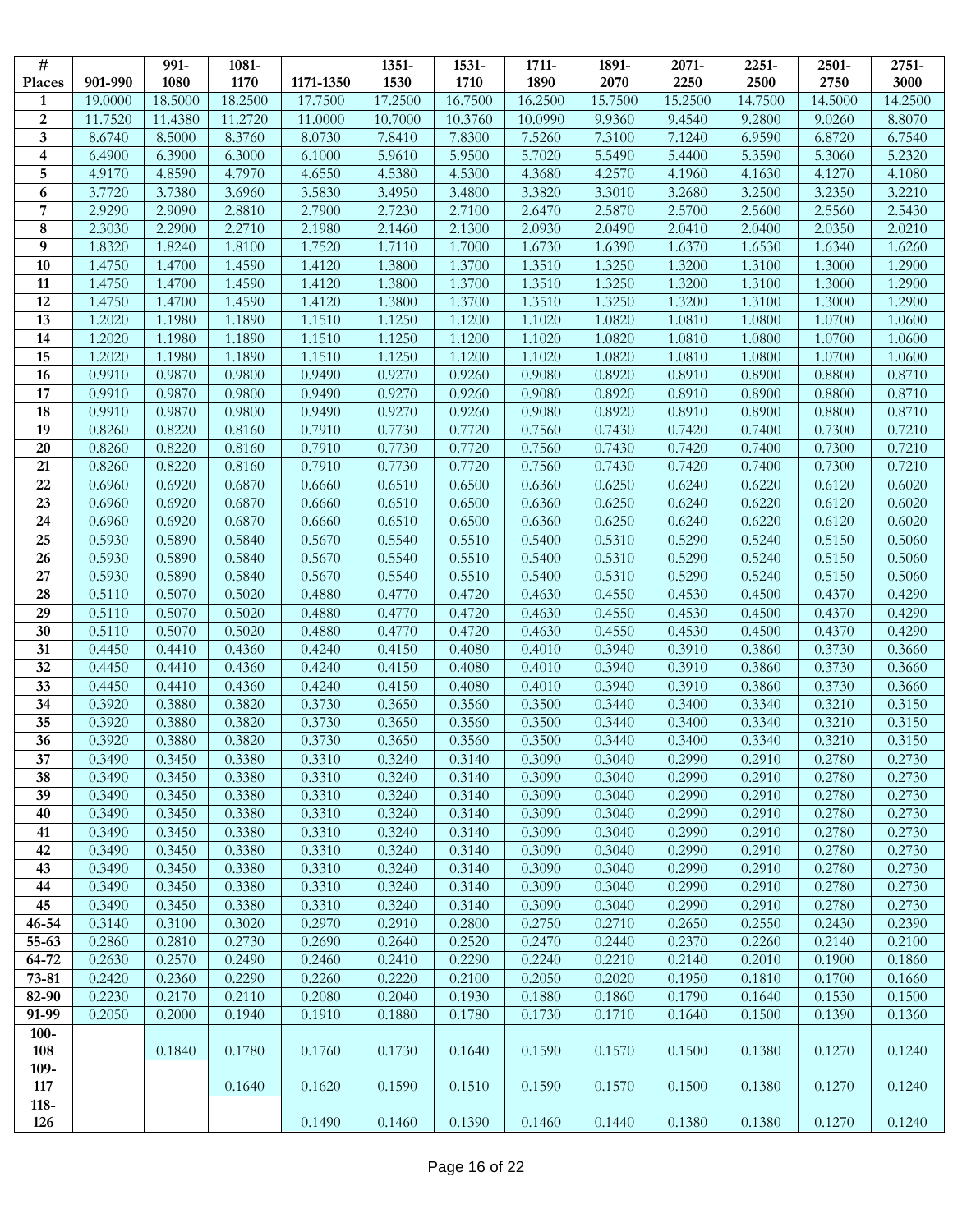| $127 -$        |  |        |        |        |        |        |        |        |        |        |
|----------------|--|--------|--------|--------|--------|--------|--------|--------|--------|--------|
| 135            |  | 0.1490 | 0.1460 | 0.1390 | 0.1460 | 0.1440 | 0.1380 | 0.1270 | 0.1270 | 0.1240 |
| $136 -$<br>144 |  |        | 0.1340 | 0.1280 | 0.1340 | 0.1320 | 0.1380 | 0.1270 | 0.1170 | 0.1140 |
| $145 -$        |  |        |        |        |        |        |        |        |        |        |
| 153            |  |        | 0.1340 | 0.1280 | 0.1340 | 0.1320 | 0.1270 | 0.1270 | 0.1170 | 0.1140 |
| 154-           |  |        |        |        |        |        |        |        |        |        |
| 162            |  |        |        | 0.1180 | 0.1230 | 0.1210 | 0.1270 | 0.1170 | 0.1170 | 0.1140 |
| $163 -$        |  |        |        |        |        |        |        |        |        |        |
| 171            |  |        |        | 0.1180 | 0.1230 | 0.1210 | 0.1270 | 0.1170 | 0.1170 | 0.1140 |
| $172 -$        |  |        |        |        |        |        |        |        |        |        |
| 180            |  |        |        |        | 0.1130 | 0.1210 | 0.1170 | 0.1170 | 0.1080 | 0.1050 |
| 181-           |  |        |        |        |        |        |        |        |        |        |
| 189            |  |        |        |        | 0.1130 | 0.1110 | 0.1170 | 0.1080 | 0.1080 | 0.1050 |
| $190 -$        |  |        |        |        |        |        |        |        |        |        |
| 198            |  |        |        |        |        | 0.1110 | 0.1170 | 0.1080 | 0.1080 | 0.1050 |
| 199-           |  |        |        |        |        |        |        |        |        |        |
| 207            |  |        |        |        |        | 0.1110 | 0.1080 | 0.1080 | 0.1080 | 0.1050 |
| 208-           |  |        |        |        |        |        |        |        |        |        |
| 216            |  |        |        |        |        |        | 0.1080 | 0.1080 | 0.0990 | 0.0970 |
| $217 -$        |  |        |        |        |        |        |        |        |        |        |
| 225            |  |        |        |        |        |        | 0.1080 | 0.0990 | 0.0990 | 0.0970 |
| 226-           |  |        |        |        |        |        |        |        |        |        |
| 234            |  |        |        |        |        |        |        | 0.0990 | 0.0990 | 0.0970 |
| 235-           |  |        |        |        |        |        |        |        |        |        |
| 243            |  |        |        |        |        |        |        | 0.0990 | 0.0990 | 0.0970 |
| $244 -$        |  |        |        |        |        |        |        |        |        |        |
| 252            |  |        |        |        |        |        |        | 0.0990 | 0.0910 | 0.0970 |
| 253-           |  |        |        |        |        |        |        |        |        |        |
| 261            |  |        |        |        |        |        |        |        | 0.0910 | 0.0890 |
| 262-           |  |        |        |        |        |        |        |        |        |        |
| 270            |  |        |        |        |        |        |        |        | 0.0910 | 0.0890 |
| $271-$<br>279  |  |        |        |        |        |        |        |        | 0.0910 | 0.0890 |
| $280 -$        |  |        |        |        |        |        |        |        |        |        |
| 288            |  |        |        |        |        |        |        |        |        | 0.0890 |
| $289-$         |  |        |        |        |        |        |        |        |        |        |
| 297            |  |        |        |        |        |        |        |        |        | 0.0890 |

### **2014-15 WSOP Circuit Eight Handed Payout Percentages**

| #             |          |         |         |           |           |         |         |         |         |         |
|---------------|----------|---------|---------|-----------|-----------|---------|---------|---------|---------|---------|
| <b>Places</b> | $2-10$   | $11-20$ | 21-29   | $31 - 40$ | $41 - 50$ | 51-60   | 61-70   | 71-80   | 81-90   | 91-120  |
| 1             | 100.0000 | 60,0000 | 50,0000 | 45,0000   | 37.5000   | 37.5000 | 35,0000 | 34.0000 | 32.0000 | 30,0000 |
| 2             |          | 40,0000 | 30,0000 | 30.0000   | 23.1800   | 23.2000 | 21.6290 | 21.037  | 19.7770 | 18.5420 |
| 3             |          |         | 20,0000 | 15.0000   | 16.1400   | 15.2000 | 14.3410 | 13.848  | 13.8440 | 13.2020 |
| 4             |          |         |         | 10.0000   | 12.5100   | 10.5000 | 10.1520 | 9.694   | 10.0840 | 9.5900  |
| 5             |          |         |         |           | 10.6700   | 7.7000  | 7.6430  | 7.184   | 7.4190  | 7.1040  |
| 6             |          |         |         |           |           | 5.9000  | 6.0970  | 5.618   | 5.5420  | 5.3630  |
| 7             |          |         |         |           |           |         | 5.1380  | 4.624   | 4.4450  | 4.1250  |
| 8             |          |         |         |           |           |         |         | 3.995   | 3.7050  | 3.2310  |
| 9             |          |         |         |           |           |         |         |         | 3.1840  | 2.5760  |
| 10            |          |         |         |           |           |         |         |         |         | 2.0890  |
| 11            |          |         |         |           |           |         |         |         |         | 2.0890  |
| 12            |          |         |         |           |           |         |         |         |         | 2.0890  |
|               |          |         |         |           |           |         |         |         |         |         |
|               |          |         |         |           |           |         |         |         |         |         |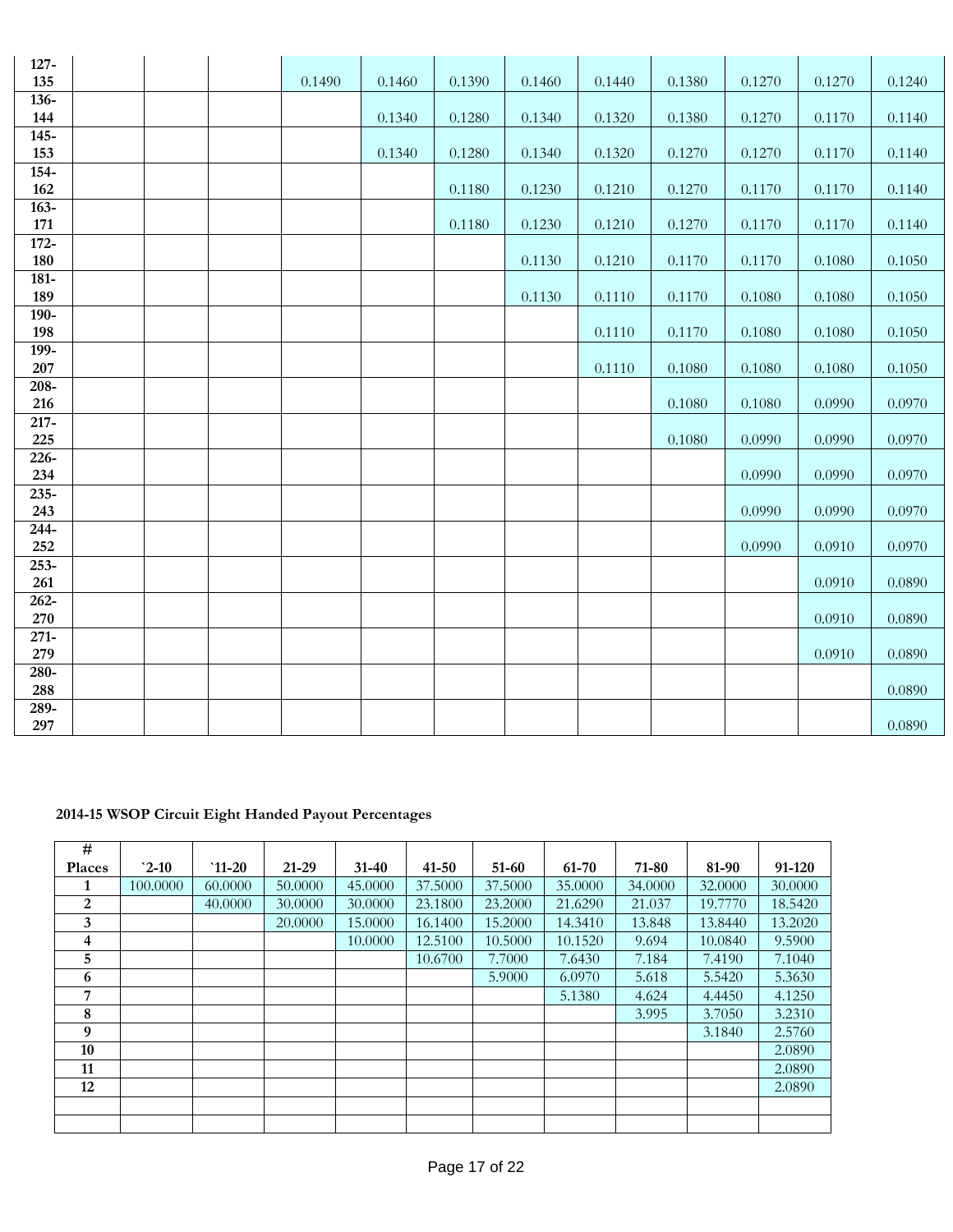| #                       |                  |                  |                   |                   |                   |                  |                   |                   |                   |                  |
|-------------------------|------------------|------------------|-------------------|-------------------|-------------------|------------------|-------------------|-------------------|-------------------|------------------|
| Places                  | 121-160          | 161-200          | 201-240           | 241-280           | 281-320           | 321-360          | 361-400           | 401-480           | 481-560           | 561-640          |
| 1                       | 28.0000          | 27.0000          | 26.0000           | 25.0000           | 24.5000           | 24.0000          | 23.5000           | 23.0000           | 22.5000           | 22.0000          |
| $\overline{2}$<br>3     | 17.3070          | 16.6810          | 16.0780           | 15.4560           | 15.1370           | 14.8480          | 14.5170           | 14.2320           | 13.8960           | 13.5970          |
| $\overline{\mathbf{4}}$ | 12.3420          | 11.9000          | 11.7510<br>8.6700 | 11.3490<br>8.4140 | 11.1680<br>8.3010 | 10.8940          | 10.7210<br>7.9740 | 10.3680<br>7.6350 | 10.0480<br>7.3750 | 9.7940<br>7.1500 |
| 5                       | 8.9770<br>6.6570 | 8.6400<br>6.3870 | 6.4570            | 6.2970            | 6.2170            | 8.0760<br>6.0410 | 5.9750            | 5.6770            | 5.4640            | 5.2860           |
| $\boldsymbol{6}$        | 5.0310           | 4.8070           | 4.8560            | 4.7570            | 4.6920            | 4.5580           | 4.5110            | 4.2620            | 4.0940            | 3.9560           |
| 7                       | 3.8730           | 3.6820           | 3.6880            | 3.6270            | 3.5680            | 3.4680           | 3.4310            | 3.2310            | 3.1010            | 2.9960           |
| 8                       | 3.0370           | 2.8710           | 2.8300            | 2.7920            | 2.7330            | 2.6610           | 2.6290            | 2.4730            | 2.3740            | 2.2950           |
| 9                       | 2.4240           | 2.2780           | 2.1930            | 2.1690            | 2.1090            | 2.0580           | 2.0290            | 1.9120            | 1.8370            | 1.7780           |
| 10                      | 2.4240           | 2.2780           | 2.1930            | 2.1690            | 2.1090            | 2.0580           | 2.0290            | 1.9120            | 1.8370            | 1.7780           |
| 11                      | 1.9690           | 1.8380           | 1.7160            | 1.7000            | 1.6400            | 1.6050           | 1.5770            | 1.4920            | 1.4360            | 1.3930           |
| 12                      | 1.9690           | 1.8380           | 1.7160            | 1.7000            | 1.6400            | 1.6050           | 1.5770            | 1.4920            | 1.4360            | 1.3930           |
| 13                      | 1.6270           | 1.5080           | 1.3560            | 1.3450            | 1.2840            | 1.2620           | 1.2350            | 1.1750            | 1.1350            | 1.1040           |
| 14                      | 1.6270           | 1.5080           | 1.3560            | 1.3450            | 1.2840            | 1.2620           | 1.2350            | 1.1750            | 1.1350            | 1.1040           |
| 15                      | 1.3680           | 1.2580           | 1.0820            | 1.0740            | 1.0130            | 1.0000           | 0.9740            | 0.9340            | 0.9060            | 0.8840           |
| 16                      | 1.3680           | 1.2580           | 1.0820            | 1.0740            | 1.0130            | 1.0000           | 0.9740            | 0.9340            | 0.9060            | 0.8840           |
| 17                      |                  | 1.0670           | 0.8720            | 0.8650            | 0.8050            | 0.7980           | 0.7730            | 0.7500            | 0.7310            | 0.7160           |
| 18                      |                  | 1.0670           | 0.8720            | 0.8650            | 0.8050            | 0.7980           | 0.7730            | 0.7500            | 0.7310            | 0.7160           |
| 19                      |                  | 1.0670           | 0.8720            | 0.8650            | 0.8050            | 0.7980           | 0.7730            | 0.7500            | 0.7310            | 0.7160           |
| 20                      |                  | 1.0670           | 0.8720            | 0.8650            | 0.8050            | 0.7980           | 0.7730            | 0.7500            | 0.7310            | 0.7160           |
| 21                      |                  |                  | 0.8720            | 0.8650            | 0.8050            | 0.7980           | 0.7730            | 0.7500            | 0.7310            | 0.7160           |
| 22                      |                  |                  | 0.8720            | 0.8650            | 0.8050            | 0.7980           | 0.7730            | 0.7500            | 0.7310            | 0.7160           |
| 23                      |                  |                  | 0.8720            | 0.8650            | 0.8050            | 0.7980           | 0.7730            | 0.7500            | 0.7310            | 0.7160           |
| 24                      |                  |                  | 0.8720            | 0.8650            | 0.8050            | 0.7980           | 0.7730            | 0.7500            | 0.7310            | 0.7160           |
| 25                      |                  |                  |                   | 0.7030            | 0.6440            | 0.6420           | 0.6180            | 0.6070            | 0.5950            | 0.5860           |
| 26                      |                  |                  |                   | 0.7030            | 0.6440            | 0.6420           | 0.6180            | 0.6070            | 0.5950            | 0.5860           |
| 27                      |                  |                  |                   | 0.7030            | 0.6440            | 0.6420           | 0.6180            | 0.6070            | 0.5950            | 0.5860           |
| 28                      |                  |                  |                   | 0.7030            | 0.6440            | 0.6420           | 0.6180            | 0.6070            | 0.5950            | 0.5860           |
| 29                      |                  |                  |                   |                   | 0.6440            | 0.6420           | 0.6180            | 0.6070            | 0.5950            | 0.5860           |
| 30                      |                  |                  |                   |                   | 0.6440            | 0.6420           | 0.6180            | 0.6070            | 0.5950            | 0.5860           |
| 31                      |                  |                  |                   |                   | 0.6440            | 0.6420           | 0.6180            | 0.6070            | 0.5950            | 0.5860           |
| 32                      |                  |                  |                   |                   | 0.6440            | 0.6420           | 0.6180            | 0.6070            | 0.5950            | 0.5860           |
| 33                      |                  |                  |                   |                   |                   | 0.5210           | 0.4980            | 0.4960            | 0.4900            | 0.4850           |
| 34                      |                  |                  |                   |                   |                   | 0.5210           | 0.4980            | 0.4960            | 0.4900            | 0.4850           |
| 35<br>36                |                  |                  |                   |                   |                   | 0.5210<br>0.5210 | 0.4980<br>0.4980  | 0.4960<br>0.4960  | 0.4900<br>0.4900  | 0.4850<br>0.4850 |
| 37                      |                  |                  |                   |                   |                   |                  | 0.4980            | 0.4960            | 0.4900            | 0.4850           |
| 38                      |                  |                  |                   |                   |                   |                  | 0.4980            | 0.4960            | 0.4900            | 0.4850           |
| 39                      |                  |                  |                   |                   |                   |                  | 0.4980            | 0.4960            | 0.4900            | 0.4850           |
| 40                      |                  |                  |                   |                   |                   |                  | 0.4980            | 0.4960            | 0.4900            | 0.4850           |
| 41                      |                  |                  |                   |                   |                   |                  |                   | 0.4090            | 0.4070            | 0.4060           |
| 42                      |                  |                  |                   |                   |                   |                  |                   | 0.4090            | 0.4070            | 0.4060           |
| 43                      |                  |                  |                   |                   |                   |                  |                   | 0.4090            | 0.4070            | 0.4060           |
| 44                      |                  |                  |                   |                   |                   |                  |                   | 0.4090            | 0.4070            | 0.4060           |
| 45                      |                  |                  |                   |                   |                   |                  |                   | 0.4090            | 0.4070            | 0.4060           |
| 46                      |                  |                  |                   |                   |                   |                  |                   | 0.4090            | 0.4070            | 0.4060           |
| 47                      |                  |                  |                   |                   |                   |                  |                   | 0.4090            | 0.4070            | 0.4060           |
| 48                      |                  |                  |                   |                   |                   |                  |                   | 0.4090            | 0.4070            | 0.4060           |
| 49                      |                  |                  |                   |                   |                   |                  |                   |                   | 0.3420            | 0.3410           |
| 50                      |                  |                  |                   |                   |                   |                  |                   |                   | 0.3420            | 0.3410           |
| 51                      |                  |                  |                   |                   |                   |                  |                   |                   | 0.3420            | 0.3410           |
| 52                      |                  |                  |                   |                   |                   |                  |                   |                   | 0.3420            | 0.3410           |
| 53                      |                  |                  |                   |                   |                   |                  |                   |                   | 0.3420            | 0.3410           |
| $\overline{54}$         |                  |                  |                   |                   |                   |                  |                   |                   | 0.3420            | 0.3410           |
| $\overline{55}$         |                  |                  |                   |                   |                   |                  |                   |                   | 0.3420            | 0.3410           |
| 56                      |                  |                  |                   |                   |                   |                  |                   |                   | 0.3420            | 0.3410           |
| 57                      |                  |                  |                   |                   |                   |                  |                   |                   |                   | 0.2920           |
| 58                      |                  |                  |                   |                   |                   |                  |                   |                   |                   | 0.2920           |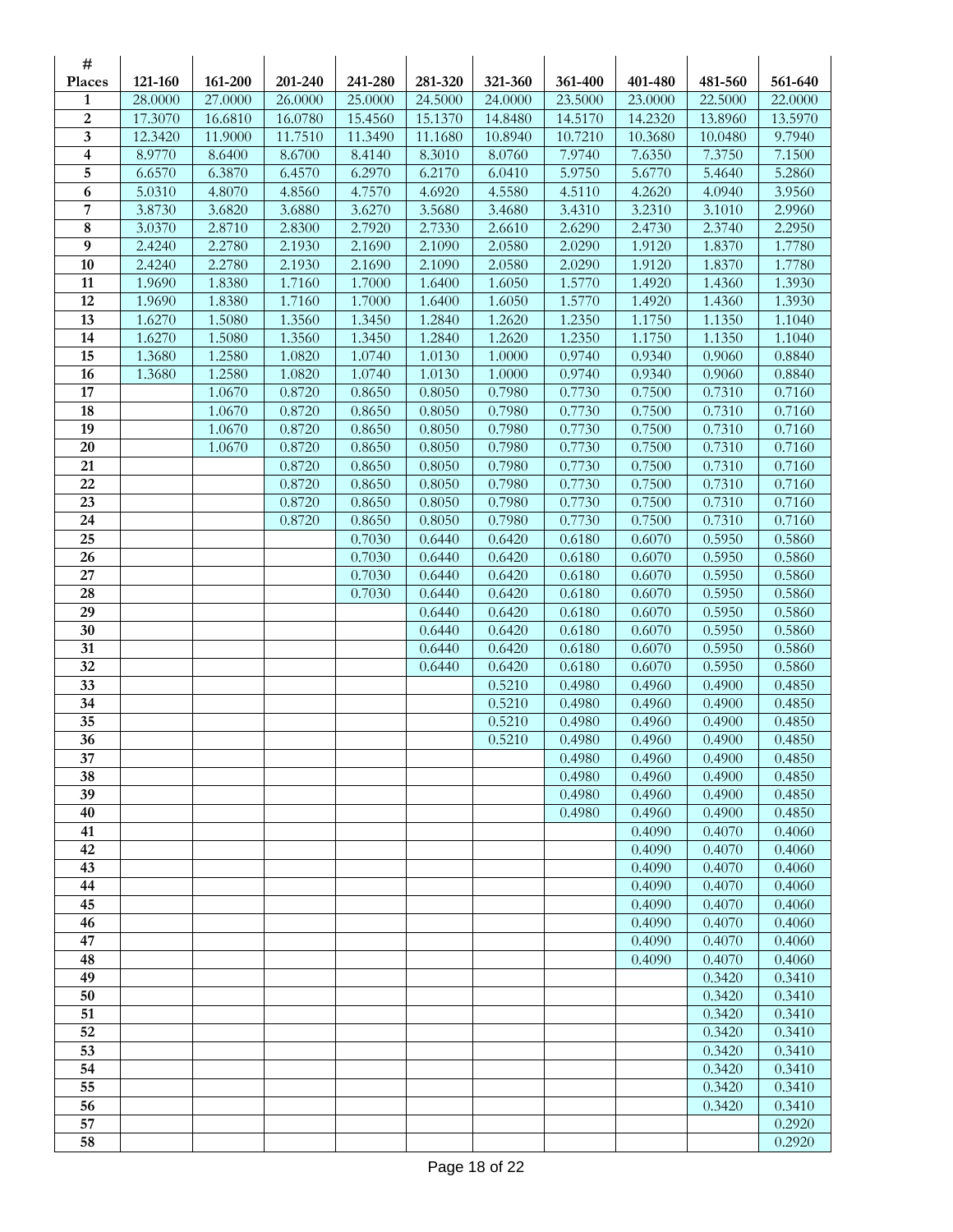| 59 |  |  |  |  | 0.2920 |
|----|--|--|--|--|--------|
| 60 |  |  |  |  | 0.2920 |
| 61 |  |  |  |  | 0.2920 |
| 62 |  |  |  |  | 0.2920 |
| 63 |  |  |  |  | 0.2920 |
| 64 |  |  |  |  | 0.2920 |

## **2014-15 WSOP Circuit Six Handed Payout Percentages**

| $\mathbf{1}$<br>100.0000<br>60.0000<br>50.0000<br>45.0000<br>37.5000<br>37.5000<br>35.0000<br>34.0000<br>32.0000<br>30.0000<br>$\overline{2}$<br>19.7770<br>40.0000<br>30.0000<br>30.0000<br>23.1800<br>23.2000<br>21.6290<br>21.037<br>18.5430<br>3<br>15.0000<br>16.1400<br>15.2000<br>14.3410<br>13.848<br>13.8440<br>13.3160<br>20.0000<br>4<br>12.5100<br>10.5000<br>10.1520<br>9.694<br>10.0840<br>9.6130<br>10.0000<br>5<br>7.7000<br>7.6430<br>7.184<br>7.4190<br>6.9450<br>10.6700<br>6<br>6.0970<br>5.618<br>5.0310<br>5.9000<br>5.5420<br>7<br>4.624<br>3.6580<br>5.1380<br>4.4450<br>$\overline{\mathbf{8}}$<br>3.7050<br>3.6580<br>3.995<br>$\overline{9}$<br>2.6670<br>3.1840<br>10<br>2.6670<br>11<br>1.9510<br>12<br>1.9510<br>#<br>121-150<br>151-180<br>181-210<br>211-240<br>241-270<br>271-300<br>301-360<br>361-420<br>421-480<br>481-540<br>Places<br>$\mathbf{1}$<br>26.5000<br>28.5000<br>28.0000<br>27.5000<br>27.0000<br>26.0000<br>25.0000<br>24.0000<br>23.0000<br>22.0000<br>$\overline{2}$<br>17.3090<br>17.6170<br>16.9880<br>16.6820<br>16.3880<br>15.4480<br>14.8230<br>13.6600<br>16.0660<br>14.3020<br>$\overline{\mathbf{3}}$<br>12.4270<br>10.7210<br>12.6970<br>12.0040<br>11.6870<br>11.3920<br>11.1540<br>10.3740<br>10.1200<br>9.8400<br>4<br>7.8260<br>7.5310<br>7.1650<br>9.1890<br>8.9330<br>8.5300<br>8.2440<br>7.3360<br>7.1000<br>8.0060<br>5<br>6.6750<br>6.4210<br>6.0970<br>5.6840<br>5.5500<br>5.3530<br>5.2450<br>5.8600<br>5.1470<br>5.1400<br>6<br>4.1990<br>3.9780<br>3.7900<br>3.7330<br>3.7300<br>4.8660<br>4.6160<br>4.3830<br>4.0760<br>3.8490<br>7<br>3.5590<br>3.3200<br>3.0340<br>2.9520<br>2.8820<br>2.7990<br>2.7680<br>2.7350<br>2.7300<br>3.1690<br>8<br>3.5590<br>3.3200<br>3.0340<br>2.9520<br>2.8820<br>2.7990<br>2.7680<br>2.7350<br>2.7300<br>3.1690<br>9<br>2.6120<br>2.3880<br>2.3040<br>2.2100<br>2.1590<br>2.1100<br>2.0590<br>2.0430<br>2.0250<br>2.0200<br>10<br>2.6120<br>2.3880<br>2.3040<br>2.2100<br>2.1590<br>2.1100<br>2.0590<br>2.0430<br>2.0250<br>2.0200<br>1.5610<br>1.5310<br>1.5240<br>1.5140<br>1.5100<br>11<br>1.9240<br>1.7190<br>1.6850<br>1.6230<br>1.5940<br>12<br>1.7190<br>1.5940<br>1.5610<br>1.5310<br>1.5240<br>1.5140<br>1.5100<br>1.9240<br>1.6850<br>1.6230<br>13<br>1.4220<br>1.2400<br>1.2390<br>1.2020<br>1.1890<br>1.1670<br>1.1500<br>1.1480<br>1.1430<br>1.1400<br>14<br>1.2400<br>1.2390<br>1.2020<br>1.4220<br>1.1890<br>1.1670<br>1.1500<br>1.1480<br>1.1430<br>1.1400<br>15<br>1.2400<br>1.2390<br>1.2020<br>1.1890<br>1.1670<br>1.1500<br>1.1480<br>1.1430<br>1.1400<br>1.4220<br>16<br>1.2390<br>1.2400<br>1.2020<br>1.1890<br>1.1670<br>1.1500<br>1.1480<br>1.1430<br>1.1400<br>17<br>1.2390<br>1.2400<br>1.2020<br>1.1890<br>1.1670<br>1.1500<br>1.1480<br>1.1430<br>1.1400<br>18<br>1.2390<br>1.2020<br>1.1890<br>1.1670<br>1.1500<br>1.1480<br>1.1430<br>1.2400<br>1.1400<br>19<br>0.9160<br>0.8970<br>0.8950<br>0.8750<br>0.8740<br>0.8720<br>0.8810<br>0.8700<br>$20\,$<br>0.8970<br>0.8950<br>0.9160<br>0.8810<br>0.8750<br>0.8740<br>0.8720<br>0.8700<br>21<br>0.8970<br>0.8950<br>0.8750<br>0.8740<br>0.8720<br>0.8700<br>0.9160<br>0.8810<br>22<br>0.8970<br>0.8950<br>0.8810<br>0.8750<br>0.8740<br>0.8720<br>0.8700<br>$\overline{23}$<br>0.8750<br>0.8740<br>0.8720<br>0.8700<br>0.8970<br>0.8950<br>0.8810<br>24<br>0.8970<br>0.8950<br>0.8810<br>0.8750<br>0.8740<br>0.8720<br>0.8700<br>25<br>0.6800<br>0.6720<br>0.6700<br>0.6690<br>0.6680<br>0.6670<br>26<br>0.6700<br>0.6680<br>0.6670<br>0.6800<br>0.6720<br>0.6690<br>27<br>0.6800<br>0.6720<br>0.6700<br>0.6690<br>0.6680<br>0.6670<br>28<br>0.6720<br>0.6670<br>0.6700<br>0.6690<br>0.6680<br>29<br>0.6720<br>0.6670<br>0.6700<br>0.6690<br>0.6680<br>30<br>0.6720<br>0.6700<br>0.6690<br>0.6680<br>0.6670<br>31<br>0.5250<br>0.5220<br>0.5210<br>0.5200<br>32<br>0.5250<br>0.5220<br>0.5210<br>0.5200<br>33<br>0.5250<br>0.5220<br>0.5210<br>0.5200<br>34<br>0.5250<br>0.5210<br>0.5200<br>0.5220<br>35<br>0.5250<br>0.5210<br>0.5200<br>0.5220 | #      |          |           |       |           |           |       |       |       |       |        |
|---------------------------------------------------------------------------------------------------------------------------------------------------------------------------------------------------------------------------------------------------------------------------------------------------------------------------------------------------------------------------------------------------------------------------------------------------------------------------------------------------------------------------------------------------------------------------------------------------------------------------------------------------------------------------------------------------------------------------------------------------------------------------------------------------------------------------------------------------------------------------------------------------------------------------------------------------------------------------------------------------------------------------------------------------------------------------------------------------------------------------------------------------------------------------------------------------------------------------------------------------------------------------------------------------------------------------------------------------------------------------------------------------------------------------------------------------------------------------------------------------------------------------------------------------------------------------------------------------------------------------------------------------------------------------------------------------------------------------------------------------------------------------------------------------------------------------------------------------------------------------------------------------------------------------------------------------------------------------------------------------------------------------------------------------------------------------------------------------------------------------------------------------------------------------------------------------------------------------------------------------------------------------------------------------------------------------------------------------------------------------------------------------------------------------------------------------------------------------------------------------------------------------------------------------------------------------------------------------------------------------------------------------------------------------------------------------------------------------------------------------------------------------------------------------------------------------------------------------------------------------------------------------------------------------------------------------------------------------------------------------------------------------------------------------------------------------------------------------------------------------------------------------------------------------------------------------------------------------------------------------------------------------------------------------------------------------------------------------------------------------------------------------------------------------------------------------------------------------------------------------------------------------------------------------------------------------------------------------------------------------------------------------------------------------------------------------------------------------------------------------------------------------------------------------------------------------------------------------------------------------------------------------------------------------------------------------------------------------------------------------------------------------------------------|--------|----------|-----------|-------|-----------|-----------|-------|-------|-------|-------|--------|
|                                                                                                                                                                                                                                                                                                                                                                                                                                                                                                                                                                                                                                                                                                                                                                                                                                                                                                                                                                                                                                                                                                                                                                                                                                                                                                                                                                                                                                                                                                                                                                                                                                                                                                                                                                                                                                                                                                                                                                                                                                                                                                                                                                                                                                                                                                                                                                                                                                                                                                                                                                                                                                                                                                                                                                                                                                                                                                                                                                                                                                                                                                                                                                                                                                                                                                                                                                                                                                                                                                                                                                                                                                                                                                                                                                                                                                                                                                                                                                                                                                             | Places | $2 - 10$ | $11 - 20$ | 21-29 | $31 - 40$ | $41 - 50$ | 51-60 | 61-70 | 71-80 | 81-90 | 91-120 |
|                                                                                                                                                                                                                                                                                                                                                                                                                                                                                                                                                                                                                                                                                                                                                                                                                                                                                                                                                                                                                                                                                                                                                                                                                                                                                                                                                                                                                                                                                                                                                                                                                                                                                                                                                                                                                                                                                                                                                                                                                                                                                                                                                                                                                                                                                                                                                                                                                                                                                                                                                                                                                                                                                                                                                                                                                                                                                                                                                                                                                                                                                                                                                                                                                                                                                                                                                                                                                                                                                                                                                                                                                                                                                                                                                                                                                                                                                                                                                                                                                                             |        |          |           |       |           |           |       |       |       |       |        |
|                                                                                                                                                                                                                                                                                                                                                                                                                                                                                                                                                                                                                                                                                                                                                                                                                                                                                                                                                                                                                                                                                                                                                                                                                                                                                                                                                                                                                                                                                                                                                                                                                                                                                                                                                                                                                                                                                                                                                                                                                                                                                                                                                                                                                                                                                                                                                                                                                                                                                                                                                                                                                                                                                                                                                                                                                                                                                                                                                                                                                                                                                                                                                                                                                                                                                                                                                                                                                                                                                                                                                                                                                                                                                                                                                                                                                                                                                                                                                                                                                                             |        |          |           |       |           |           |       |       |       |       |        |
|                                                                                                                                                                                                                                                                                                                                                                                                                                                                                                                                                                                                                                                                                                                                                                                                                                                                                                                                                                                                                                                                                                                                                                                                                                                                                                                                                                                                                                                                                                                                                                                                                                                                                                                                                                                                                                                                                                                                                                                                                                                                                                                                                                                                                                                                                                                                                                                                                                                                                                                                                                                                                                                                                                                                                                                                                                                                                                                                                                                                                                                                                                                                                                                                                                                                                                                                                                                                                                                                                                                                                                                                                                                                                                                                                                                                                                                                                                                                                                                                                                             |        |          |           |       |           |           |       |       |       |       |        |
|                                                                                                                                                                                                                                                                                                                                                                                                                                                                                                                                                                                                                                                                                                                                                                                                                                                                                                                                                                                                                                                                                                                                                                                                                                                                                                                                                                                                                                                                                                                                                                                                                                                                                                                                                                                                                                                                                                                                                                                                                                                                                                                                                                                                                                                                                                                                                                                                                                                                                                                                                                                                                                                                                                                                                                                                                                                                                                                                                                                                                                                                                                                                                                                                                                                                                                                                                                                                                                                                                                                                                                                                                                                                                                                                                                                                                                                                                                                                                                                                                                             |        |          |           |       |           |           |       |       |       |       |        |
|                                                                                                                                                                                                                                                                                                                                                                                                                                                                                                                                                                                                                                                                                                                                                                                                                                                                                                                                                                                                                                                                                                                                                                                                                                                                                                                                                                                                                                                                                                                                                                                                                                                                                                                                                                                                                                                                                                                                                                                                                                                                                                                                                                                                                                                                                                                                                                                                                                                                                                                                                                                                                                                                                                                                                                                                                                                                                                                                                                                                                                                                                                                                                                                                                                                                                                                                                                                                                                                                                                                                                                                                                                                                                                                                                                                                                                                                                                                                                                                                                                             |        |          |           |       |           |           |       |       |       |       |        |
|                                                                                                                                                                                                                                                                                                                                                                                                                                                                                                                                                                                                                                                                                                                                                                                                                                                                                                                                                                                                                                                                                                                                                                                                                                                                                                                                                                                                                                                                                                                                                                                                                                                                                                                                                                                                                                                                                                                                                                                                                                                                                                                                                                                                                                                                                                                                                                                                                                                                                                                                                                                                                                                                                                                                                                                                                                                                                                                                                                                                                                                                                                                                                                                                                                                                                                                                                                                                                                                                                                                                                                                                                                                                                                                                                                                                                                                                                                                                                                                                                                             |        |          |           |       |           |           |       |       |       |       |        |
|                                                                                                                                                                                                                                                                                                                                                                                                                                                                                                                                                                                                                                                                                                                                                                                                                                                                                                                                                                                                                                                                                                                                                                                                                                                                                                                                                                                                                                                                                                                                                                                                                                                                                                                                                                                                                                                                                                                                                                                                                                                                                                                                                                                                                                                                                                                                                                                                                                                                                                                                                                                                                                                                                                                                                                                                                                                                                                                                                                                                                                                                                                                                                                                                                                                                                                                                                                                                                                                                                                                                                                                                                                                                                                                                                                                                                                                                                                                                                                                                                                             |        |          |           |       |           |           |       |       |       |       |        |
|                                                                                                                                                                                                                                                                                                                                                                                                                                                                                                                                                                                                                                                                                                                                                                                                                                                                                                                                                                                                                                                                                                                                                                                                                                                                                                                                                                                                                                                                                                                                                                                                                                                                                                                                                                                                                                                                                                                                                                                                                                                                                                                                                                                                                                                                                                                                                                                                                                                                                                                                                                                                                                                                                                                                                                                                                                                                                                                                                                                                                                                                                                                                                                                                                                                                                                                                                                                                                                                                                                                                                                                                                                                                                                                                                                                                                                                                                                                                                                                                                                             |        |          |           |       |           |           |       |       |       |       |        |
|                                                                                                                                                                                                                                                                                                                                                                                                                                                                                                                                                                                                                                                                                                                                                                                                                                                                                                                                                                                                                                                                                                                                                                                                                                                                                                                                                                                                                                                                                                                                                                                                                                                                                                                                                                                                                                                                                                                                                                                                                                                                                                                                                                                                                                                                                                                                                                                                                                                                                                                                                                                                                                                                                                                                                                                                                                                                                                                                                                                                                                                                                                                                                                                                                                                                                                                                                                                                                                                                                                                                                                                                                                                                                                                                                                                                                                                                                                                                                                                                                                             |        |          |           |       |           |           |       |       |       |       |        |
|                                                                                                                                                                                                                                                                                                                                                                                                                                                                                                                                                                                                                                                                                                                                                                                                                                                                                                                                                                                                                                                                                                                                                                                                                                                                                                                                                                                                                                                                                                                                                                                                                                                                                                                                                                                                                                                                                                                                                                                                                                                                                                                                                                                                                                                                                                                                                                                                                                                                                                                                                                                                                                                                                                                                                                                                                                                                                                                                                                                                                                                                                                                                                                                                                                                                                                                                                                                                                                                                                                                                                                                                                                                                                                                                                                                                                                                                                                                                                                                                                                             |        |          |           |       |           |           |       |       |       |       |        |
|                                                                                                                                                                                                                                                                                                                                                                                                                                                                                                                                                                                                                                                                                                                                                                                                                                                                                                                                                                                                                                                                                                                                                                                                                                                                                                                                                                                                                                                                                                                                                                                                                                                                                                                                                                                                                                                                                                                                                                                                                                                                                                                                                                                                                                                                                                                                                                                                                                                                                                                                                                                                                                                                                                                                                                                                                                                                                                                                                                                                                                                                                                                                                                                                                                                                                                                                                                                                                                                                                                                                                                                                                                                                                                                                                                                                                                                                                                                                                                                                                                             |        |          |           |       |           |           |       |       |       |       |        |
|                                                                                                                                                                                                                                                                                                                                                                                                                                                                                                                                                                                                                                                                                                                                                                                                                                                                                                                                                                                                                                                                                                                                                                                                                                                                                                                                                                                                                                                                                                                                                                                                                                                                                                                                                                                                                                                                                                                                                                                                                                                                                                                                                                                                                                                                                                                                                                                                                                                                                                                                                                                                                                                                                                                                                                                                                                                                                                                                                                                                                                                                                                                                                                                                                                                                                                                                                                                                                                                                                                                                                                                                                                                                                                                                                                                                                                                                                                                                                                                                                                             |        |          |           |       |           |           |       |       |       |       |        |
|                                                                                                                                                                                                                                                                                                                                                                                                                                                                                                                                                                                                                                                                                                                                                                                                                                                                                                                                                                                                                                                                                                                                                                                                                                                                                                                                                                                                                                                                                                                                                                                                                                                                                                                                                                                                                                                                                                                                                                                                                                                                                                                                                                                                                                                                                                                                                                                                                                                                                                                                                                                                                                                                                                                                                                                                                                                                                                                                                                                                                                                                                                                                                                                                                                                                                                                                                                                                                                                                                                                                                                                                                                                                                                                                                                                                                                                                                                                                                                                                                                             |        |          |           |       |           |           |       |       |       |       |        |
|                                                                                                                                                                                                                                                                                                                                                                                                                                                                                                                                                                                                                                                                                                                                                                                                                                                                                                                                                                                                                                                                                                                                                                                                                                                                                                                                                                                                                                                                                                                                                                                                                                                                                                                                                                                                                                                                                                                                                                                                                                                                                                                                                                                                                                                                                                                                                                                                                                                                                                                                                                                                                                                                                                                                                                                                                                                                                                                                                                                                                                                                                                                                                                                                                                                                                                                                                                                                                                                                                                                                                                                                                                                                                                                                                                                                                                                                                                                                                                                                                                             |        |          |           |       |           |           |       |       |       |       |        |
|                                                                                                                                                                                                                                                                                                                                                                                                                                                                                                                                                                                                                                                                                                                                                                                                                                                                                                                                                                                                                                                                                                                                                                                                                                                                                                                                                                                                                                                                                                                                                                                                                                                                                                                                                                                                                                                                                                                                                                                                                                                                                                                                                                                                                                                                                                                                                                                                                                                                                                                                                                                                                                                                                                                                                                                                                                                                                                                                                                                                                                                                                                                                                                                                                                                                                                                                                                                                                                                                                                                                                                                                                                                                                                                                                                                                                                                                                                                                                                                                                                             |        |          |           |       |           |           |       |       |       |       |        |
|                                                                                                                                                                                                                                                                                                                                                                                                                                                                                                                                                                                                                                                                                                                                                                                                                                                                                                                                                                                                                                                                                                                                                                                                                                                                                                                                                                                                                                                                                                                                                                                                                                                                                                                                                                                                                                                                                                                                                                                                                                                                                                                                                                                                                                                                                                                                                                                                                                                                                                                                                                                                                                                                                                                                                                                                                                                                                                                                                                                                                                                                                                                                                                                                                                                                                                                                                                                                                                                                                                                                                                                                                                                                                                                                                                                                                                                                                                                                                                                                                                             |        |          |           |       |           |           |       |       |       |       |        |
|                                                                                                                                                                                                                                                                                                                                                                                                                                                                                                                                                                                                                                                                                                                                                                                                                                                                                                                                                                                                                                                                                                                                                                                                                                                                                                                                                                                                                                                                                                                                                                                                                                                                                                                                                                                                                                                                                                                                                                                                                                                                                                                                                                                                                                                                                                                                                                                                                                                                                                                                                                                                                                                                                                                                                                                                                                                                                                                                                                                                                                                                                                                                                                                                                                                                                                                                                                                                                                                                                                                                                                                                                                                                                                                                                                                                                                                                                                                                                                                                                                             |        |          |           |       |           |           |       |       |       |       |        |
|                                                                                                                                                                                                                                                                                                                                                                                                                                                                                                                                                                                                                                                                                                                                                                                                                                                                                                                                                                                                                                                                                                                                                                                                                                                                                                                                                                                                                                                                                                                                                                                                                                                                                                                                                                                                                                                                                                                                                                                                                                                                                                                                                                                                                                                                                                                                                                                                                                                                                                                                                                                                                                                                                                                                                                                                                                                                                                                                                                                                                                                                                                                                                                                                                                                                                                                                                                                                                                                                                                                                                                                                                                                                                                                                                                                                                                                                                                                                                                                                                                             |        |          |           |       |           |           |       |       |       |       |        |
|                                                                                                                                                                                                                                                                                                                                                                                                                                                                                                                                                                                                                                                                                                                                                                                                                                                                                                                                                                                                                                                                                                                                                                                                                                                                                                                                                                                                                                                                                                                                                                                                                                                                                                                                                                                                                                                                                                                                                                                                                                                                                                                                                                                                                                                                                                                                                                                                                                                                                                                                                                                                                                                                                                                                                                                                                                                                                                                                                                                                                                                                                                                                                                                                                                                                                                                                                                                                                                                                                                                                                                                                                                                                                                                                                                                                                                                                                                                                                                                                                                             |        |          |           |       |           |           |       |       |       |       |        |
|                                                                                                                                                                                                                                                                                                                                                                                                                                                                                                                                                                                                                                                                                                                                                                                                                                                                                                                                                                                                                                                                                                                                                                                                                                                                                                                                                                                                                                                                                                                                                                                                                                                                                                                                                                                                                                                                                                                                                                                                                                                                                                                                                                                                                                                                                                                                                                                                                                                                                                                                                                                                                                                                                                                                                                                                                                                                                                                                                                                                                                                                                                                                                                                                                                                                                                                                                                                                                                                                                                                                                                                                                                                                                                                                                                                                                                                                                                                                                                                                                                             |        |          |           |       |           |           |       |       |       |       |        |
|                                                                                                                                                                                                                                                                                                                                                                                                                                                                                                                                                                                                                                                                                                                                                                                                                                                                                                                                                                                                                                                                                                                                                                                                                                                                                                                                                                                                                                                                                                                                                                                                                                                                                                                                                                                                                                                                                                                                                                                                                                                                                                                                                                                                                                                                                                                                                                                                                                                                                                                                                                                                                                                                                                                                                                                                                                                                                                                                                                                                                                                                                                                                                                                                                                                                                                                                                                                                                                                                                                                                                                                                                                                                                                                                                                                                                                                                                                                                                                                                                                             |        |          |           |       |           |           |       |       |       |       |        |
|                                                                                                                                                                                                                                                                                                                                                                                                                                                                                                                                                                                                                                                                                                                                                                                                                                                                                                                                                                                                                                                                                                                                                                                                                                                                                                                                                                                                                                                                                                                                                                                                                                                                                                                                                                                                                                                                                                                                                                                                                                                                                                                                                                                                                                                                                                                                                                                                                                                                                                                                                                                                                                                                                                                                                                                                                                                                                                                                                                                                                                                                                                                                                                                                                                                                                                                                                                                                                                                                                                                                                                                                                                                                                                                                                                                                                                                                                                                                                                                                                                             |        |          |           |       |           |           |       |       |       |       |        |
|                                                                                                                                                                                                                                                                                                                                                                                                                                                                                                                                                                                                                                                                                                                                                                                                                                                                                                                                                                                                                                                                                                                                                                                                                                                                                                                                                                                                                                                                                                                                                                                                                                                                                                                                                                                                                                                                                                                                                                                                                                                                                                                                                                                                                                                                                                                                                                                                                                                                                                                                                                                                                                                                                                                                                                                                                                                                                                                                                                                                                                                                                                                                                                                                                                                                                                                                                                                                                                                                                                                                                                                                                                                                                                                                                                                                                                                                                                                                                                                                                                             |        |          |           |       |           |           |       |       |       |       |        |
|                                                                                                                                                                                                                                                                                                                                                                                                                                                                                                                                                                                                                                                                                                                                                                                                                                                                                                                                                                                                                                                                                                                                                                                                                                                                                                                                                                                                                                                                                                                                                                                                                                                                                                                                                                                                                                                                                                                                                                                                                                                                                                                                                                                                                                                                                                                                                                                                                                                                                                                                                                                                                                                                                                                                                                                                                                                                                                                                                                                                                                                                                                                                                                                                                                                                                                                                                                                                                                                                                                                                                                                                                                                                                                                                                                                                                                                                                                                                                                                                                                             |        |          |           |       |           |           |       |       |       |       |        |
|                                                                                                                                                                                                                                                                                                                                                                                                                                                                                                                                                                                                                                                                                                                                                                                                                                                                                                                                                                                                                                                                                                                                                                                                                                                                                                                                                                                                                                                                                                                                                                                                                                                                                                                                                                                                                                                                                                                                                                                                                                                                                                                                                                                                                                                                                                                                                                                                                                                                                                                                                                                                                                                                                                                                                                                                                                                                                                                                                                                                                                                                                                                                                                                                                                                                                                                                                                                                                                                                                                                                                                                                                                                                                                                                                                                                                                                                                                                                                                                                                                             |        |          |           |       |           |           |       |       |       |       |        |
|                                                                                                                                                                                                                                                                                                                                                                                                                                                                                                                                                                                                                                                                                                                                                                                                                                                                                                                                                                                                                                                                                                                                                                                                                                                                                                                                                                                                                                                                                                                                                                                                                                                                                                                                                                                                                                                                                                                                                                                                                                                                                                                                                                                                                                                                                                                                                                                                                                                                                                                                                                                                                                                                                                                                                                                                                                                                                                                                                                                                                                                                                                                                                                                                                                                                                                                                                                                                                                                                                                                                                                                                                                                                                                                                                                                                                                                                                                                                                                                                                                             |        |          |           |       |           |           |       |       |       |       |        |
|                                                                                                                                                                                                                                                                                                                                                                                                                                                                                                                                                                                                                                                                                                                                                                                                                                                                                                                                                                                                                                                                                                                                                                                                                                                                                                                                                                                                                                                                                                                                                                                                                                                                                                                                                                                                                                                                                                                                                                                                                                                                                                                                                                                                                                                                                                                                                                                                                                                                                                                                                                                                                                                                                                                                                                                                                                                                                                                                                                                                                                                                                                                                                                                                                                                                                                                                                                                                                                                                                                                                                                                                                                                                                                                                                                                                                                                                                                                                                                                                                                             |        |          |           |       |           |           |       |       |       |       |        |
|                                                                                                                                                                                                                                                                                                                                                                                                                                                                                                                                                                                                                                                                                                                                                                                                                                                                                                                                                                                                                                                                                                                                                                                                                                                                                                                                                                                                                                                                                                                                                                                                                                                                                                                                                                                                                                                                                                                                                                                                                                                                                                                                                                                                                                                                                                                                                                                                                                                                                                                                                                                                                                                                                                                                                                                                                                                                                                                                                                                                                                                                                                                                                                                                                                                                                                                                                                                                                                                                                                                                                                                                                                                                                                                                                                                                                                                                                                                                                                                                                                             |        |          |           |       |           |           |       |       |       |       |        |
|                                                                                                                                                                                                                                                                                                                                                                                                                                                                                                                                                                                                                                                                                                                                                                                                                                                                                                                                                                                                                                                                                                                                                                                                                                                                                                                                                                                                                                                                                                                                                                                                                                                                                                                                                                                                                                                                                                                                                                                                                                                                                                                                                                                                                                                                                                                                                                                                                                                                                                                                                                                                                                                                                                                                                                                                                                                                                                                                                                                                                                                                                                                                                                                                                                                                                                                                                                                                                                                                                                                                                                                                                                                                                                                                                                                                                                                                                                                                                                                                                                             |        |          |           |       |           |           |       |       |       |       |        |
|                                                                                                                                                                                                                                                                                                                                                                                                                                                                                                                                                                                                                                                                                                                                                                                                                                                                                                                                                                                                                                                                                                                                                                                                                                                                                                                                                                                                                                                                                                                                                                                                                                                                                                                                                                                                                                                                                                                                                                                                                                                                                                                                                                                                                                                                                                                                                                                                                                                                                                                                                                                                                                                                                                                                                                                                                                                                                                                                                                                                                                                                                                                                                                                                                                                                                                                                                                                                                                                                                                                                                                                                                                                                                                                                                                                                                                                                                                                                                                                                                                             |        |          |           |       |           |           |       |       |       |       |        |
|                                                                                                                                                                                                                                                                                                                                                                                                                                                                                                                                                                                                                                                                                                                                                                                                                                                                                                                                                                                                                                                                                                                                                                                                                                                                                                                                                                                                                                                                                                                                                                                                                                                                                                                                                                                                                                                                                                                                                                                                                                                                                                                                                                                                                                                                                                                                                                                                                                                                                                                                                                                                                                                                                                                                                                                                                                                                                                                                                                                                                                                                                                                                                                                                                                                                                                                                                                                                                                                                                                                                                                                                                                                                                                                                                                                                                                                                                                                                                                                                                                             |        |          |           |       |           |           |       |       |       |       |        |
|                                                                                                                                                                                                                                                                                                                                                                                                                                                                                                                                                                                                                                                                                                                                                                                                                                                                                                                                                                                                                                                                                                                                                                                                                                                                                                                                                                                                                                                                                                                                                                                                                                                                                                                                                                                                                                                                                                                                                                                                                                                                                                                                                                                                                                                                                                                                                                                                                                                                                                                                                                                                                                                                                                                                                                                                                                                                                                                                                                                                                                                                                                                                                                                                                                                                                                                                                                                                                                                                                                                                                                                                                                                                                                                                                                                                                                                                                                                                                                                                                                             |        |          |           |       |           |           |       |       |       |       |        |
|                                                                                                                                                                                                                                                                                                                                                                                                                                                                                                                                                                                                                                                                                                                                                                                                                                                                                                                                                                                                                                                                                                                                                                                                                                                                                                                                                                                                                                                                                                                                                                                                                                                                                                                                                                                                                                                                                                                                                                                                                                                                                                                                                                                                                                                                                                                                                                                                                                                                                                                                                                                                                                                                                                                                                                                                                                                                                                                                                                                                                                                                                                                                                                                                                                                                                                                                                                                                                                                                                                                                                                                                                                                                                                                                                                                                                                                                                                                                                                                                                                             |        |          |           |       |           |           |       |       |       |       |        |
|                                                                                                                                                                                                                                                                                                                                                                                                                                                                                                                                                                                                                                                                                                                                                                                                                                                                                                                                                                                                                                                                                                                                                                                                                                                                                                                                                                                                                                                                                                                                                                                                                                                                                                                                                                                                                                                                                                                                                                                                                                                                                                                                                                                                                                                                                                                                                                                                                                                                                                                                                                                                                                                                                                                                                                                                                                                                                                                                                                                                                                                                                                                                                                                                                                                                                                                                                                                                                                                                                                                                                                                                                                                                                                                                                                                                                                                                                                                                                                                                                                             |        |          |           |       |           |           |       |       |       |       |        |
|                                                                                                                                                                                                                                                                                                                                                                                                                                                                                                                                                                                                                                                                                                                                                                                                                                                                                                                                                                                                                                                                                                                                                                                                                                                                                                                                                                                                                                                                                                                                                                                                                                                                                                                                                                                                                                                                                                                                                                                                                                                                                                                                                                                                                                                                                                                                                                                                                                                                                                                                                                                                                                                                                                                                                                                                                                                                                                                                                                                                                                                                                                                                                                                                                                                                                                                                                                                                                                                                                                                                                                                                                                                                                                                                                                                                                                                                                                                                                                                                                                             |        |          |           |       |           |           |       |       |       |       |        |
|                                                                                                                                                                                                                                                                                                                                                                                                                                                                                                                                                                                                                                                                                                                                                                                                                                                                                                                                                                                                                                                                                                                                                                                                                                                                                                                                                                                                                                                                                                                                                                                                                                                                                                                                                                                                                                                                                                                                                                                                                                                                                                                                                                                                                                                                                                                                                                                                                                                                                                                                                                                                                                                                                                                                                                                                                                                                                                                                                                                                                                                                                                                                                                                                                                                                                                                                                                                                                                                                                                                                                                                                                                                                                                                                                                                                                                                                                                                                                                                                                                             |        |          |           |       |           |           |       |       |       |       |        |
|                                                                                                                                                                                                                                                                                                                                                                                                                                                                                                                                                                                                                                                                                                                                                                                                                                                                                                                                                                                                                                                                                                                                                                                                                                                                                                                                                                                                                                                                                                                                                                                                                                                                                                                                                                                                                                                                                                                                                                                                                                                                                                                                                                                                                                                                                                                                                                                                                                                                                                                                                                                                                                                                                                                                                                                                                                                                                                                                                                                                                                                                                                                                                                                                                                                                                                                                                                                                                                                                                                                                                                                                                                                                                                                                                                                                                                                                                                                                                                                                                                             |        |          |           |       |           |           |       |       |       |       |        |
|                                                                                                                                                                                                                                                                                                                                                                                                                                                                                                                                                                                                                                                                                                                                                                                                                                                                                                                                                                                                                                                                                                                                                                                                                                                                                                                                                                                                                                                                                                                                                                                                                                                                                                                                                                                                                                                                                                                                                                                                                                                                                                                                                                                                                                                                                                                                                                                                                                                                                                                                                                                                                                                                                                                                                                                                                                                                                                                                                                                                                                                                                                                                                                                                                                                                                                                                                                                                                                                                                                                                                                                                                                                                                                                                                                                                                                                                                                                                                                                                                                             |        |          |           |       |           |           |       |       |       |       |        |
|                                                                                                                                                                                                                                                                                                                                                                                                                                                                                                                                                                                                                                                                                                                                                                                                                                                                                                                                                                                                                                                                                                                                                                                                                                                                                                                                                                                                                                                                                                                                                                                                                                                                                                                                                                                                                                                                                                                                                                                                                                                                                                                                                                                                                                                                                                                                                                                                                                                                                                                                                                                                                                                                                                                                                                                                                                                                                                                                                                                                                                                                                                                                                                                                                                                                                                                                                                                                                                                                                                                                                                                                                                                                                                                                                                                                                                                                                                                                                                                                                                             |        |          |           |       |           |           |       |       |       |       |        |
|                                                                                                                                                                                                                                                                                                                                                                                                                                                                                                                                                                                                                                                                                                                                                                                                                                                                                                                                                                                                                                                                                                                                                                                                                                                                                                                                                                                                                                                                                                                                                                                                                                                                                                                                                                                                                                                                                                                                                                                                                                                                                                                                                                                                                                                                                                                                                                                                                                                                                                                                                                                                                                                                                                                                                                                                                                                                                                                                                                                                                                                                                                                                                                                                                                                                                                                                                                                                                                                                                                                                                                                                                                                                                                                                                                                                                                                                                                                                                                                                                                             |        |          |           |       |           |           |       |       |       |       |        |
|                                                                                                                                                                                                                                                                                                                                                                                                                                                                                                                                                                                                                                                                                                                                                                                                                                                                                                                                                                                                                                                                                                                                                                                                                                                                                                                                                                                                                                                                                                                                                                                                                                                                                                                                                                                                                                                                                                                                                                                                                                                                                                                                                                                                                                                                                                                                                                                                                                                                                                                                                                                                                                                                                                                                                                                                                                                                                                                                                                                                                                                                                                                                                                                                                                                                                                                                                                                                                                                                                                                                                                                                                                                                                                                                                                                                                                                                                                                                                                                                                                             |        |          |           |       |           |           |       |       |       |       |        |
|                                                                                                                                                                                                                                                                                                                                                                                                                                                                                                                                                                                                                                                                                                                                                                                                                                                                                                                                                                                                                                                                                                                                                                                                                                                                                                                                                                                                                                                                                                                                                                                                                                                                                                                                                                                                                                                                                                                                                                                                                                                                                                                                                                                                                                                                                                                                                                                                                                                                                                                                                                                                                                                                                                                                                                                                                                                                                                                                                                                                                                                                                                                                                                                                                                                                                                                                                                                                                                                                                                                                                                                                                                                                                                                                                                                                                                                                                                                                                                                                                                             |        |          |           |       |           |           |       |       |       |       |        |
|                                                                                                                                                                                                                                                                                                                                                                                                                                                                                                                                                                                                                                                                                                                                                                                                                                                                                                                                                                                                                                                                                                                                                                                                                                                                                                                                                                                                                                                                                                                                                                                                                                                                                                                                                                                                                                                                                                                                                                                                                                                                                                                                                                                                                                                                                                                                                                                                                                                                                                                                                                                                                                                                                                                                                                                                                                                                                                                                                                                                                                                                                                                                                                                                                                                                                                                                                                                                                                                                                                                                                                                                                                                                                                                                                                                                                                                                                                                                                                                                                                             |        |          |           |       |           |           |       |       |       |       |        |
|                                                                                                                                                                                                                                                                                                                                                                                                                                                                                                                                                                                                                                                                                                                                                                                                                                                                                                                                                                                                                                                                                                                                                                                                                                                                                                                                                                                                                                                                                                                                                                                                                                                                                                                                                                                                                                                                                                                                                                                                                                                                                                                                                                                                                                                                                                                                                                                                                                                                                                                                                                                                                                                                                                                                                                                                                                                                                                                                                                                                                                                                                                                                                                                                                                                                                                                                                                                                                                                                                                                                                                                                                                                                                                                                                                                                                                                                                                                                                                                                                                             |        |          |           |       |           |           |       |       |       |       |        |
|                                                                                                                                                                                                                                                                                                                                                                                                                                                                                                                                                                                                                                                                                                                                                                                                                                                                                                                                                                                                                                                                                                                                                                                                                                                                                                                                                                                                                                                                                                                                                                                                                                                                                                                                                                                                                                                                                                                                                                                                                                                                                                                                                                                                                                                                                                                                                                                                                                                                                                                                                                                                                                                                                                                                                                                                                                                                                                                                                                                                                                                                                                                                                                                                                                                                                                                                                                                                                                                                                                                                                                                                                                                                                                                                                                                                                                                                                                                                                                                                                                             |        |          |           |       |           |           |       |       |       |       |        |
|                                                                                                                                                                                                                                                                                                                                                                                                                                                                                                                                                                                                                                                                                                                                                                                                                                                                                                                                                                                                                                                                                                                                                                                                                                                                                                                                                                                                                                                                                                                                                                                                                                                                                                                                                                                                                                                                                                                                                                                                                                                                                                                                                                                                                                                                                                                                                                                                                                                                                                                                                                                                                                                                                                                                                                                                                                                                                                                                                                                                                                                                                                                                                                                                                                                                                                                                                                                                                                                                                                                                                                                                                                                                                                                                                                                                                                                                                                                                                                                                                                             |        |          |           |       |           |           |       |       |       |       |        |
|                                                                                                                                                                                                                                                                                                                                                                                                                                                                                                                                                                                                                                                                                                                                                                                                                                                                                                                                                                                                                                                                                                                                                                                                                                                                                                                                                                                                                                                                                                                                                                                                                                                                                                                                                                                                                                                                                                                                                                                                                                                                                                                                                                                                                                                                                                                                                                                                                                                                                                                                                                                                                                                                                                                                                                                                                                                                                                                                                                                                                                                                                                                                                                                                                                                                                                                                                                                                                                                                                                                                                                                                                                                                                                                                                                                                                                                                                                                                                                                                                                             |        |          |           |       |           |           |       |       |       |       |        |
|                                                                                                                                                                                                                                                                                                                                                                                                                                                                                                                                                                                                                                                                                                                                                                                                                                                                                                                                                                                                                                                                                                                                                                                                                                                                                                                                                                                                                                                                                                                                                                                                                                                                                                                                                                                                                                                                                                                                                                                                                                                                                                                                                                                                                                                                                                                                                                                                                                                                                                                                                                                                                                                                                                                                                                                                                                                                                                                                                                                                                                                                                                                                                                                                                                                                                                                                                                                                                                                                                                                                                                                                                                                                                                                                                                                                                                                                                                                                                                                                                                             |        |          |           |       |           |           |       |       |       |       |        |
|                                                                                                                                                                                                                                                                                                                                                                                                                                                                                                                                                                                                                                                                                                                                                                                                                                                                                                                                                                                                                                                                                                                                                                                                                                                                                                                                                                                                                                                                                                                                                                                                                                                                                                                                                                                                                                                                                                                                                                                                                                                                                                                                                                                                                                                                                                                                                                                                                                                                                                                                                                                                                                                                                                                                                                                                                                                                                                                                                                                                                                                                                                                                                                                                                                                                                                                                                                                                                                                                                                                                                                                                                                                                                                                                                                                                                                                                                                                                                                                                                                             |        |          |           |       |           |           |       |       |       |       |        |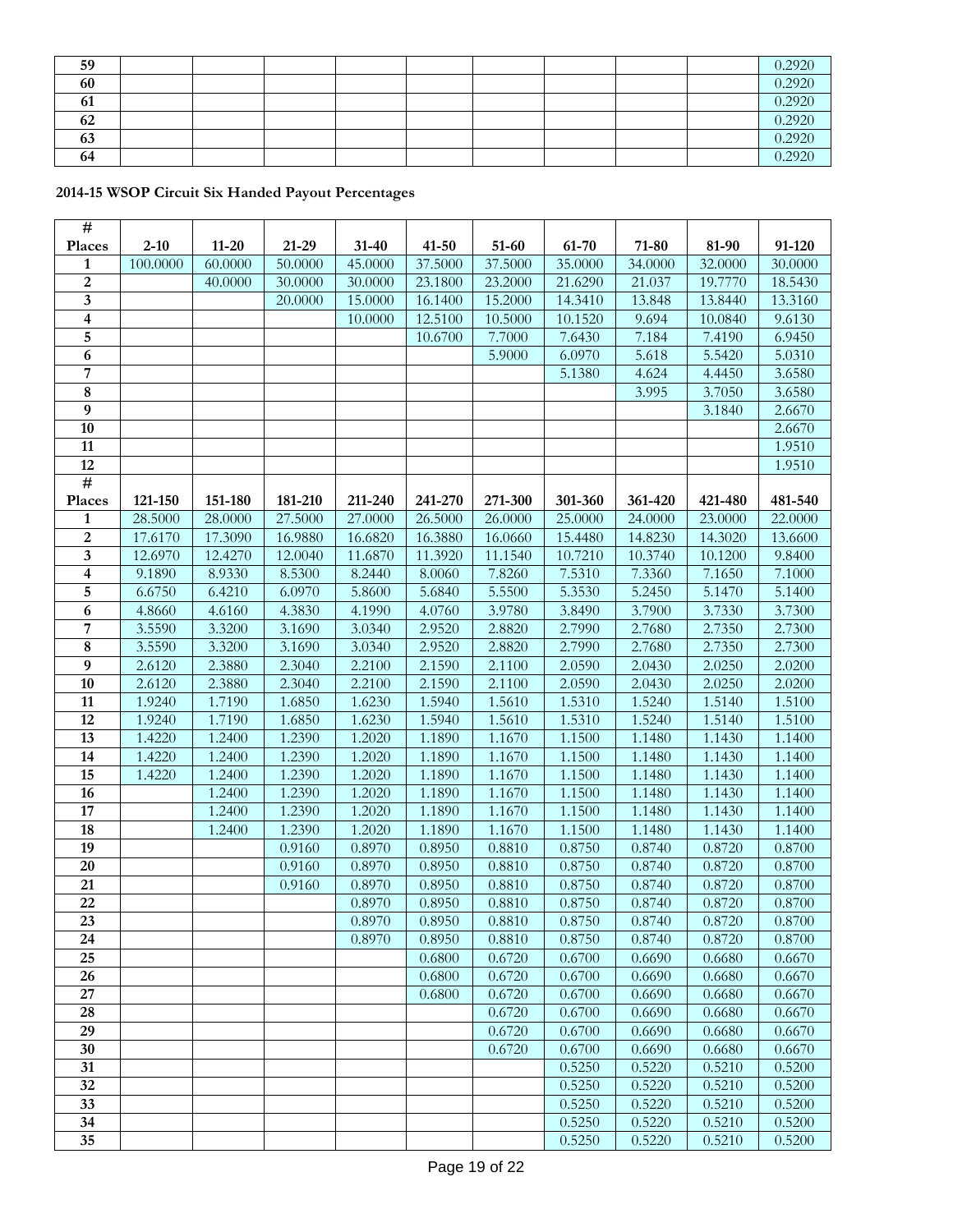| 36 |  |  |  | 0.5250 | 0.5220 | 0.5210 | 0.5200 |
|----|--|--|--|--------|--------|--------|--------|
| 37 |  |  |  |        | 0.4140 | 0.4135 | 0.4130 |
| 38 |  |  |  |        | 0.4140 | 0.4135 | 0.4130 |
| 39 |  |  |  |        | 0.4140 | 0.4135 | 0.4130 |
| 40 |  |  |  |        | 0.4140 | 0.4135 | 0.4130 |
| 41 |  |  |  |        | 0.4140 | 0.4135 | 0.4130 |
| 42 |  |  |  |        | 0.4140 | 0.4135 | 0.4130 |
| 43 |  |  |  |        |        | 0.3800 | 0.3750 |
| 44 |  |  |  |        |        | 0.3800 | 0.3750 |
| 45 |  |  |  |        |        | 0.3800 | 0.3750 |
| 46 |  |  |  |        |        | 0.3800 | 0.3750 |
| 47 |  |  |  |        |        | 0.3800 | 0.3750 |
| 48 |  |  |  |        |        | 0.3800 | 0.3750 |
| 49 |  |  |  |        |        |        | 0.3500 |
| 50 |  |  |  |        |        |        | 0.3500 |
| 51 |  |  |  |        |        |        | 0.3500 |
| 52 |  |  |  |        |        |        | 0.3500 |
| 53 |  |  |  |        |        |        | 0.3500 |
| 54 |  |  |  |        |        |        | 0.3500 |

### **2014-15 WSOP Circuit Seven Handed Payout Percentages**

| # Players       | $2 - 7$  | $8 - 14$ | $15 - 42$ | $43 - 69$ | 70-139  | 140-209 | 210-279 |
|-----------------|----------|----------|-----------|-----------|---------|---------|---------|
| 1               | 100.0000 | 60.0000  | 50.0000   | 35.0000   | 31.0000 | 28.5000 | 27.5000 |
| $\overline{2}$  |          | 40.0000  | 30.9000   | 21.6290   | 19.1580 | 17.6070 | 17.0000 |
| $\mathbf{3}$    |          |          | 19.1000   | 14.3410   | 12.1440 | 11.7960 | 11.2170 |
| $\overline{4}$  |          |          |           | 10.1520   | 8.2250  | 8.1180  | 7.6560  |
| $\overline{5}$  |          |          |           | 7.6430    | 5.8440  | 5.7360  | 5.3620  |
| 6               |          |          |           | 6.0970    | 4.3470  | 4.1610  | 3.8510  |
| $\overline{7}$  |          |          |           | 5.1380    | 3.3790  | 3.0980  | 2.8350  |
| $\bf 8$         |          |          |           |           | 2.7390  | 2.3660  | 2.1380  |
| 9               |          |          |           |           | 2.3580  | 1.8530  | 1.6510  |
| 10              |          |          |           |           | 2.3580  | 1.8530  | 1.6510  |
| 11              |          |          |           |           | 2.3580  | 1.8530  | 1.6510  |
| 12              |          |          |           |           | 2.0300  | 1.5040  | 1.3050  |
| $\overline{13}$ |          |          |           |           | 2.0300  | 1.5040  | 1.3050  |
| 14              |          |          |           |           | 2.0300  | 1.5040  | 1.3050  |
| 15              |          |          |           |           |         | 1.2210  | 1.0670  |
| 16              |          |          |           |           |         | 1.2210  | 1.0670  |
| 17              |          |          |           |           |         | 1.2210  | 1.0670  |
| $\overline{18}$ |          |          |           |           |         | 1.2210  | 1.0670  |
| 19              |          |          |           |           |         | 1.2210  | 1.0670  |
| 20              |          |          |           |           |         | 1.2210  | 1.0670  |
| 21              |          |          |           |           |         | 1.2210  | 1.0670  |
| 22              |          |          |           |           |         |         | 0.8720  |
| 23              |          |          |           |           |         |         | 0.8720  |
| 24              |          |          |           |           |         |         | 0.8720  |
| 25              |          |          |           |           |         |         | 0.8720  |
| 26              |          |          |           |           |         |         | 0.8720  |
| 27              |          |          |           |           |         |         | 0.8720  |
| 28              |          |          |           |           |         |         | 0.8720  |

## **2014-15 WSOP Circuit Shootout Payout Percentages**

| # Places | 101-200 | 201-300 | 301-400 | 401-500 | 501-600 |
|----------|---------|---------|---------|---------|---------|
|          | 26.5000 | 24.5000 | 24,0000 | 23.5000 | 23,0000 |
|          | 16.3770 | 15.1440 | 14.8300 | 14.5120 | 14.2440 |
| 3        | 11.8640 | 11.3070 | 10.8910 | 10.4960 | 9.4610  |
|          | 8.7570  | 8.4990  | 8.0620  | 7.6700  | 7.0210  |
|          | 6.5810  | 6.4280  | 6.0150  | 5.6640  | 5.2690  |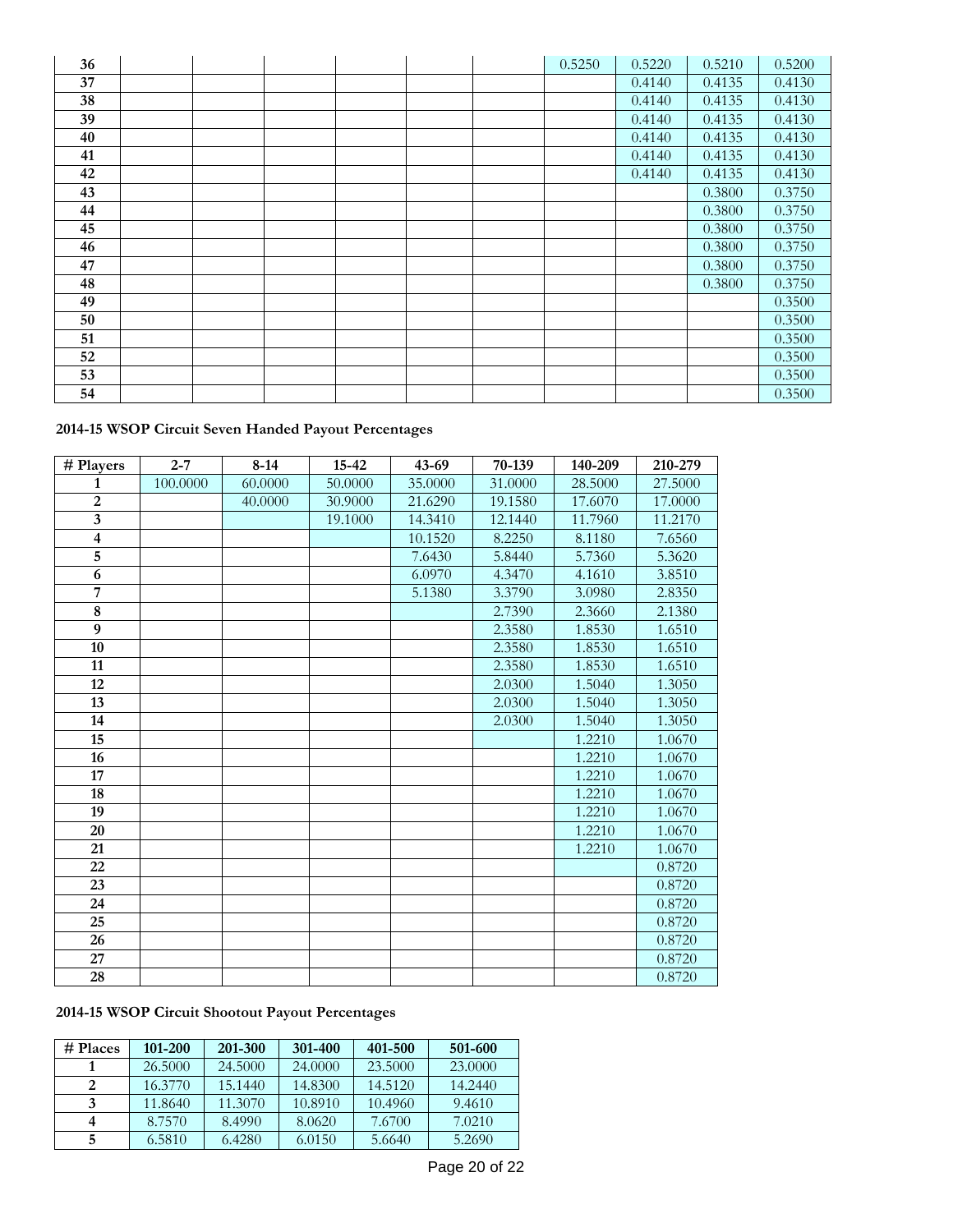| 6                  | 5.0320 | 4.8930           | 4.5240 | 4.2270 | 3.9930 |
|--------------------|--------|------------------|--------|--------|--------|
| 7                  | 3.9130 | 3.7470           | 3.4290 | 3.1870 | 3.0530 |
| $\overline{\bf 8}$ | 3.0940 | 2.8880           | 2.6190 | 2.4270 | 2.3530 |
| 9                  | 2.4860 | 2.2390           | 2.0160 | 1.8670 | 1.8270 |
| 10                 | 2.0290 | 1.7470           | 1.5640 | 1.4500 | 1.4290 |
| 11                 | 1.3367 | 0.9304           | 0.7350 | 0.6250 | 0.5670 |
| 12                 | 1.3367 | 0.9304           | 0.7350 | 0.6250 | 0.5670 |
| 13                 | 1.3367 | 0.9304           | 0.7350 | 0.6250 | 0.5670 |
| 14                 | 1.3367 | 0.9304           | 0.7350 | 0.6250 | 0.5670 |
| 15                 | 1.3367 | 0.9304           | 0.7350 | 0.6250 | 0.5670 |
| 16                 | 1.3367 | 0.9304           | 0.7350 | 0.6250 | 0.5670 |
| 17                 | 1.3367 | 0.9304           | 0.7350 | 0.6250 | 0.5670 |
| 18                 | 1.3367 | 0.9304           | 0.7350 | 0.6250 | 0.5670 |
| 19                 | 1.3367 | 0.9304           | 0.7350 | 0.6250 | 0.5670 |
| 20                 | 1.3367 | 0.9304           | 0.7350 | 0.6250 | 0.5670 |
| 21                 |        | 0.9304           | 0.7350 | 0.6250 | 0.5670 |
| 22                 |        | 0.9304           | 0.7350 | 0.6250 | 0.5670 |
| 23                 |        | 0.9304           | 0.7350 | 0.6250 | 0.5670 |
| 24                 |        | 0.9304           | 0.7350 | 0.6250 | 0.5670 |
| 25                 |        | 0.9304           | 0.7350 | 0.6250 | 0.5670 |
| 26                 |        | 0.9304           | 0.7350 | 0.6250 | 0.5670 |
| 27                 |        | 0.9304           | 0.7350 | 0.6250 | 0.5670 |
| 28                 |        | 0.9304           | 0.7350 | 0.6250 | 0.5670 |
| 29                 |        |                  |        |        | 0.5670 |
|                    |        | 0.9304<br>0.9304 | 0.7350 | 0.6250 |        |
| 30                 |        |                  | 0.7350 | 0.6250 | 0.5670 |
| 31                 |        |                  | 0.7350 | 0.6250 | 0.5670 |
| 32                 |        |                  | 0.7350 | 0.6250 | 0.5670 |
| 33                 |        |                  | 0.7350 | 0.6250 | 0.5670 |
| 34                 |        |                  | 0.7350 | 0.6250 | 0.5670 |
| 35                 |        |                  | 0.7350 | 0.6250 | 0.5670 |
| 36                 |        |                  | 0.7350 | 0.6250 | 0.5670 |
| 37                 |        |                  | 0.7350 | 0.6250 | 0.5670 |
| 38                 |        |                  | 0.7350 | 0.6250 | 0.5670 |
| 39                 |        |                  | 0.7350 | 0.6250 | 0.5670 |
| 40                 |        |                  | 0.7350 | 0.6250 | 0.5670 |
| 41                 |        |                  |        | 0.6250 | 0.5670 |
| 42                 |        |                  |        | 0.6250 | 0.5670 |
| 43                 |        |                  |        | 0.6250 | 0.5670 |
| 44                 |        |                  |        | 0.6250 | 0.5670 |
| 45                 |        |                  |        | 0.6250 | 0.5670 |
| 46                 |        |                  |        | 0.6250 | 0.5670 |
| 47                 |        |                  |        | 0.6250 | 0.5670 |
| 48                 |        |                  |        | 0.6250 | 0.5670 |
| 49                 |        |                  |        | 0.6250 | 0.5670 |
| 50                 |        |                  |        | 0.6250 | 0.5670 |
| 51                 |        |                  |        |        | 0.5670 |
| 52                 |        |                  |        |        | 0.5670 |
| 53                 |        |                  |        |        | 0.5670 |
| 54                 |        |                  |        |        | 0.5670 |
| 55                 |        |                  |        |        | 0.5670 |
| 56                 |        |                  |        |        | 0.5670 |
| 57                 |        |                  |        |        | 0.5670 |
| 58                 |        |                  |        |        | 0.5670 |
| 59                 |        |                  |        |        | 0.5670 |
| 60                 |        |                  |        |        | 0.5670 |
|                    |        |                  |        |        |        |

### **2014-15 WSOP Circuit Heads-Up Payout Percentages**

| -<br>14<br>- |  |  |
|--------------|--|--|
|              |  |  |